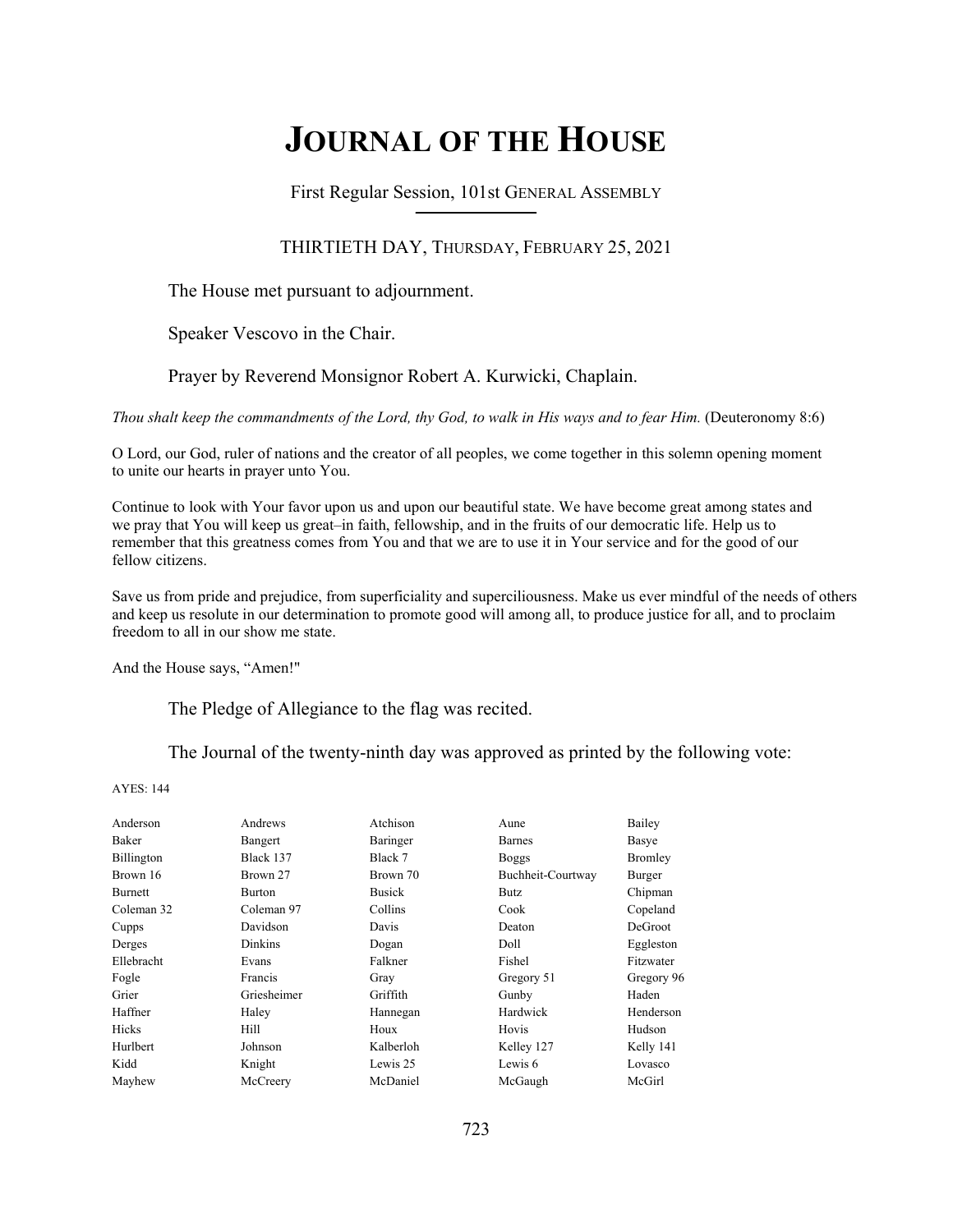| Morse                         | Murphy                | Nurrenbern            | O'Donnell    | Owen           |  |
|-------------------------------|-----------------------|-----------------------|--------------|----------------|--|
| Patterson                     | Perkins               | Person                | Phifer       | Pietzman       |  |
| Pike                          | Plocher               | Pollitt <sub>52</sub> | Pollock 123  | Porter         |  |
| Pouche                        | Price IV              | Proudie               | Quade        | Railsback      |  |
| Reedy                         | Richey                | Riggs                 | Riley        | Roberts        |  |
| Roden                         | Roeber                | Rone                  | Ruth         | Sander         |  |
| <b>Sassmann</b>               | Schnelting            | Schroer               | Schwadron    | Seitz          |  |
| Sharp 36                      | Sharpe 4              | Shaul                 | Shields      | <b>Simmons</b> |  |
| Smith 155                     | Smith 163             | Smith 67              | Stacy        | Stephens 128   |  |
| Tate                          | Taylor 139            | Taylor 48             | Terry        | Thomas         |  |
| Thompson                      | <b>Toalson Reisch</b> | Trent                 | Van Schoiack | Veit           |  |
| Wallingford                   | Walsh 50              | Walsh Moore 93        | Weber        | West           |  |
| Wiemann                       | Wright                | Young                 | Mr. Speaker  |                |  |
| <b>NOES: 011</b>              |                       |                       |              |                |  |
| Adams                         | Clemens               | Ingle                 | Mackey       | Merideth       |  |
| Mosley                        | Rogers                | Rowland               | <b>Sauls</b> | Stevens 46     |  |
| Unsicker                      |                       |                       |              |                |  |
|                               |                       |                       |              |                |  |
| PRESENT: 003                  |                       |                       |              |                |  |
| Aldridge                      | <b>Bland Manlove</b>  | Windham               |              |                |  |
| <b>ABSENT WITH LEAVE: 004</b> |                       |                       |              |                |  |
| Appelbaum                     | Bosley                | Christofanelli        | Turnbaugh    |                |  |

VACANCIES: 001

# **INTRODUCTION OF HOUSE BILLS**

The following House Bills were read the first time and copies ordered printed:

**HB 1318**, introduced by Representative Ellebracht, relating to trains carrying hazardous waste, with penalty provisions.

**HB 1319**, introduced by Representative Basye, relating to the designation of memorial highways.

**HB 1320**, introduced by Representative Dinkins, relating to feral swine, with a penalty provision.

**HB 1321**, introduced by Representative Copeland, relating to the violent crime commission.

**HB 1322**, introduced by Representative Quade, relating to birth certificates.

**HB 1323**, introduced by Representative Nurrenbern, relating to school starting dates.

**HB 1324**, introduced by Representative Barnes, relating to tax credits for job creation, with an emergency clause.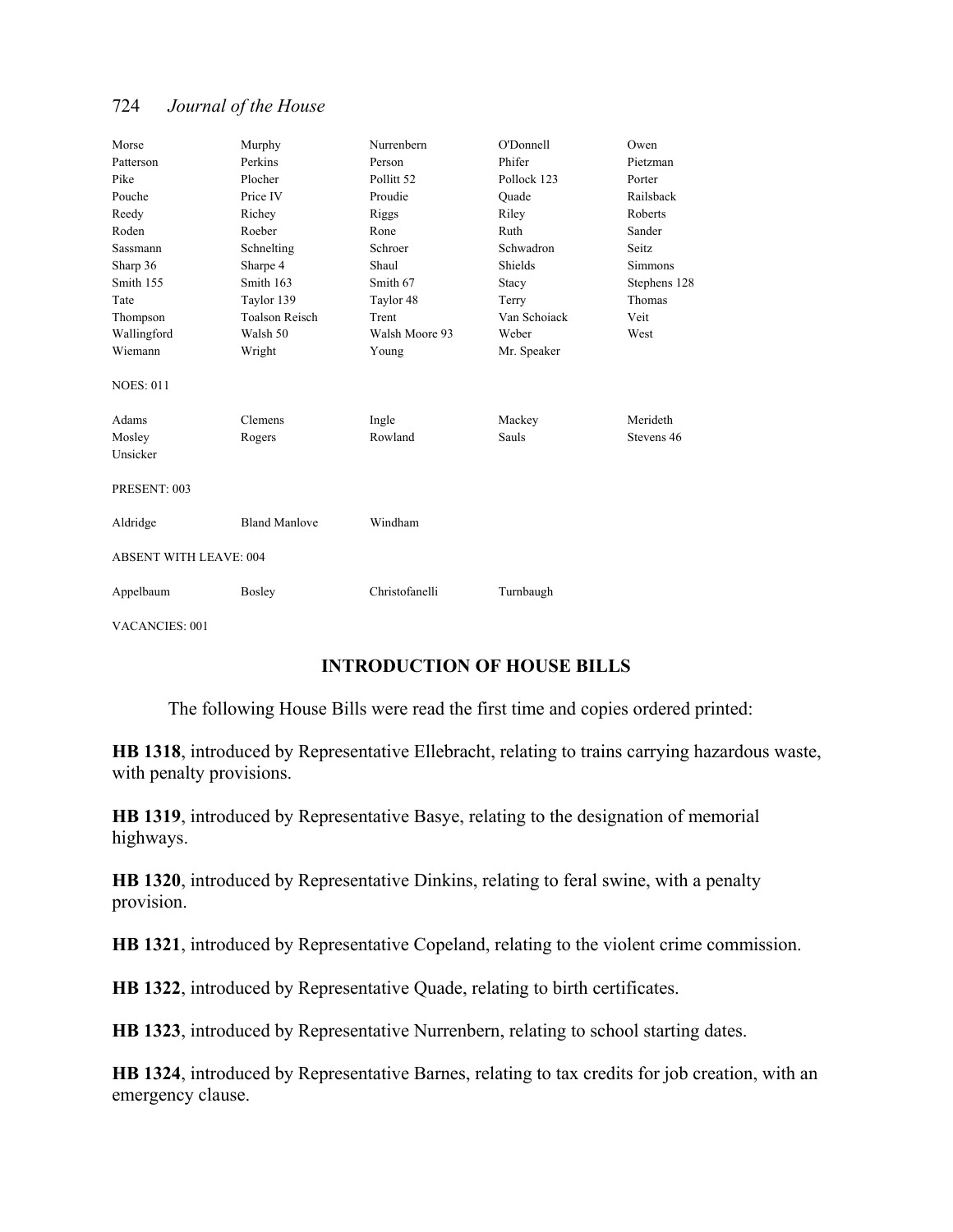**HB 1325**, introduced by Representative Aune, relating to family court participants participating in the medical marijuana program.

**HB 1326**, introduced by Representative Aune, relating to climate change.

**HB 1327**, introduced by Representative Toalson Reisch, relating to the secretary of state, with penalty provisions.

**HB 1328**, introduced by Representative Riggs, relating to the 21st-century Missouri power grid task force.

**HB 1329**, introduced by Representative Hicks, relating to probation supervision by private entities.

**HB 1330**, introduced by Representative Doll, relating to pregnant prisoners.

**HB 1331**, introduced by Representative Trent, relating to regulations of private property.

**HB 1332**, introduced by Representative Person, relating to wellness checks on children with special needs or life-threatening illnesses, with penalty provisions.

**HB 1333**, introduced by Representative Trent, relating to offenses involving the production of a controlled substance, with penalty provisions.

**HB 1334**, introduced by Representative Lewis (6), relating to utilicare.

**HB 1335**, introduced by Representative Sauls, relating to foster care, with an emergency clause.

**HB 1336**, introduced by Representative Riggs, relating to permit requirements of political subdivisions for certain structures.

**HB 1337**, introduced by Representative Gregory (51), relating to child care facilities.

**HB 1338**, introduced by Representative Clemens, relating to landfill properties in certain counties.

**HB 1339**, introduced by Representative Trent, relating to tax credits for job creation, with an emergency clause.

**HB 1340**, introduced by Representative Trent, relating to the offense of tampering with a judicial officer, with penalty provisions.

**HB 1341**, introduced by Representative Dinkins, relating to titles of physicians, with penalty provisions.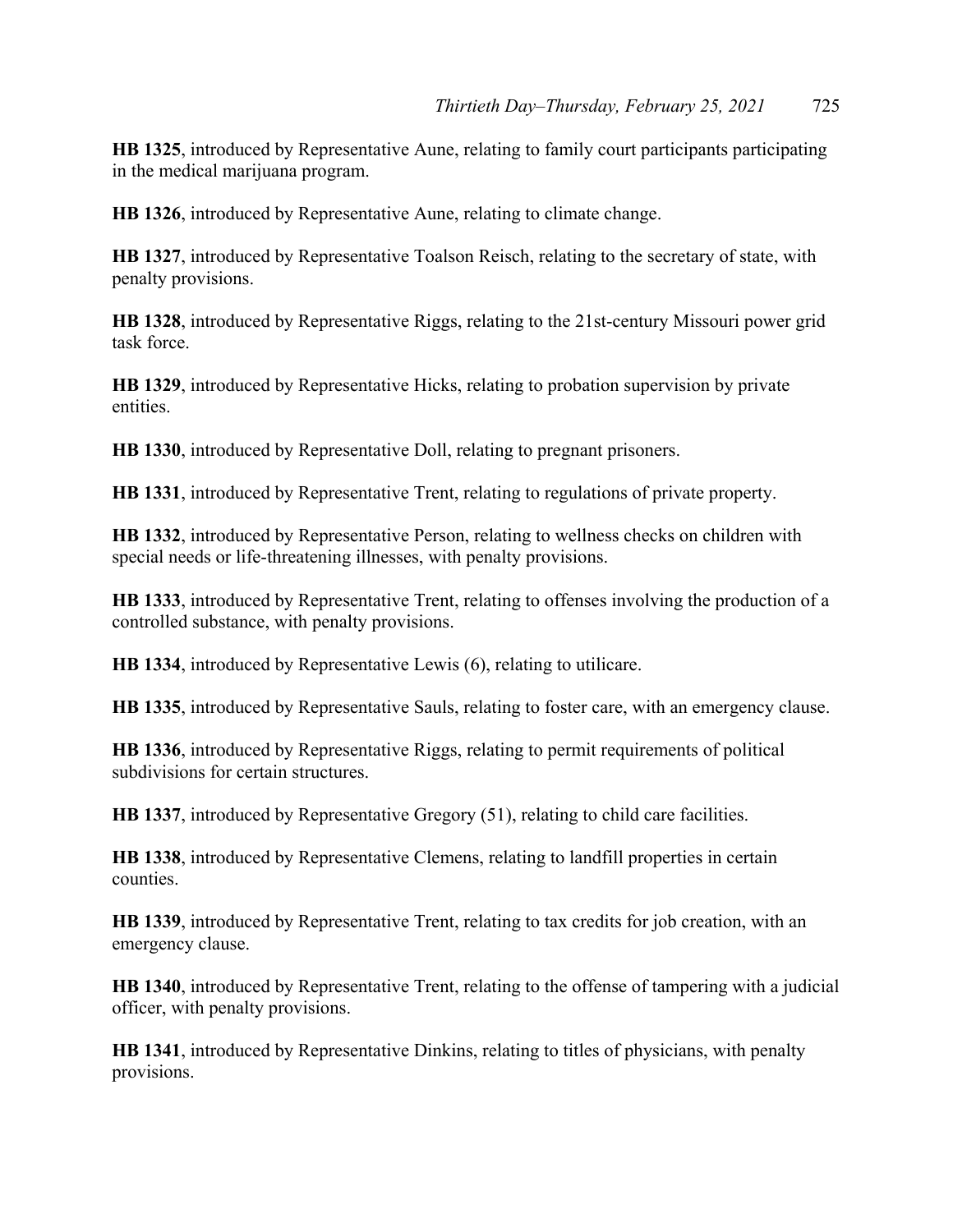**HB 1342**, introduced by Representative Davidson, relating to certificates of need.

**HB 1343**, introduced by Representative Rowland, relating to terms of imprisonment.

**HB 1344**, introduced by Representative Rowland, relating to instant runoff voting.

**HB 1345**, introduced by Representative Cupps, relating to notice requirements.

**HB 1346**, introduced by Representative Henderson, relating to funding allocations for higher education institutions.

**HB 1347**, introduced by Representative Shields, relating to the 21st-century Missouri brain science task force.

**HB 1348**, introduced by Representative Haley, relating to bare knuckle boxing.

**HB 1349**, introduced by Representative Porter, relating to the licensing of persons performing certain funeral-related services.

**HB 1350**, introduced by Representative Pouche, relating to the cost of prescriptions.

**HB 1351**, introduced by Representative Burton, relating to application of glyphosates and neonicotinoids, with penalty provisions.

**HB 1352**, introduced by Representative McGaugh, relating to the election security task force.

**HB 1353**, introduced by Representative Pietzman, relating to home inspections.

**HB 1354**, introduced by Representative Windham, relating to racial equity.

**HB 1355**, introduced by Representative Mayhew, relating to the designation of a memorial bridge.

**HB 1356**, introduced by Representative Smith (163), relating to the committee on local recovery accountability and transparency.

# **SECOND READING OF HOUSE CONCURRENT RESOLUTIONS**

The following House Concurrent Resolutions were read the second time:

**HCR 46**, relating to historical markers that memorialize lynchings.

**HCR 47**, relating to "Hazel Erby Day".

**HCR 48**, relating to "Holocaust Remembrance Day".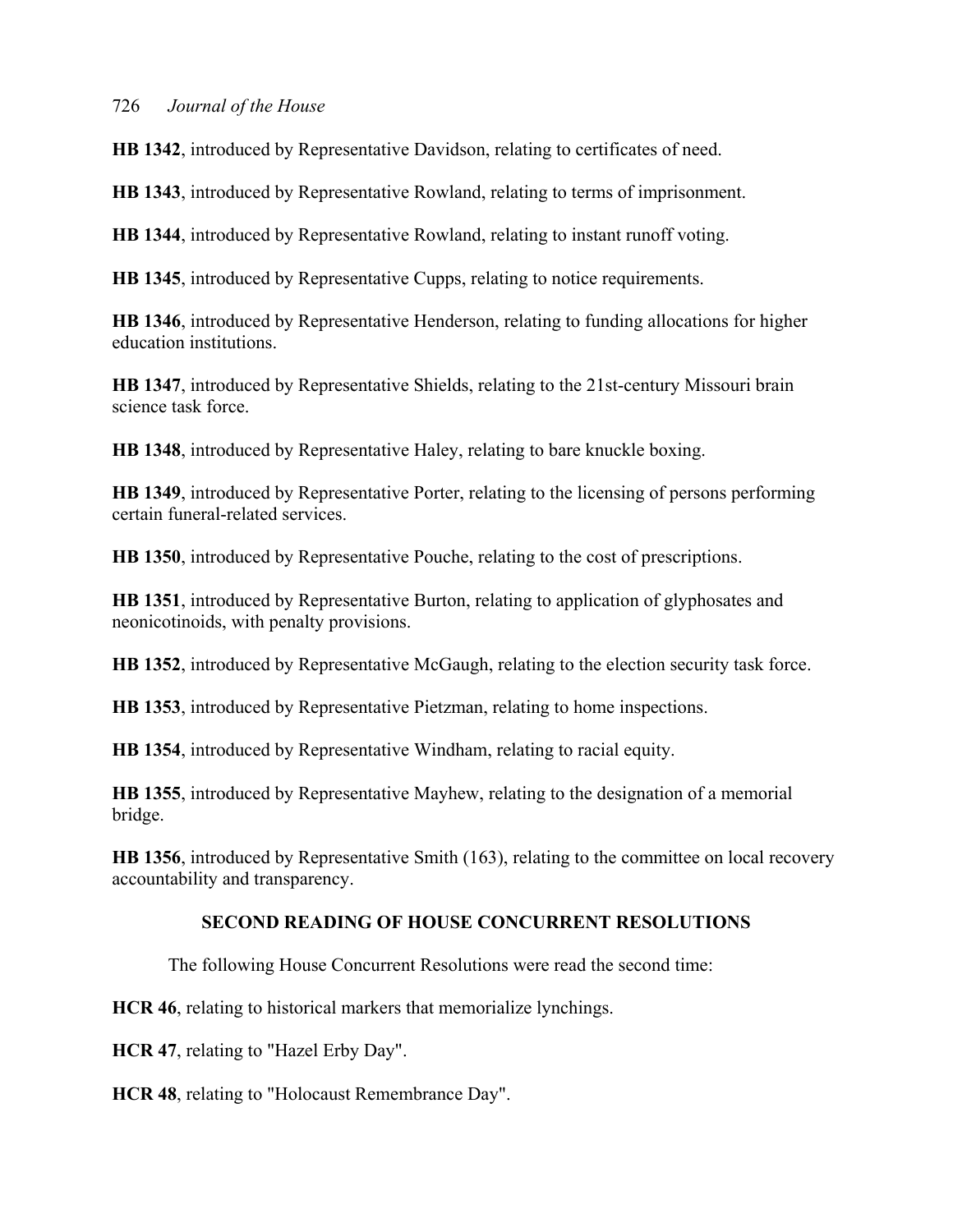# **SECOND READING OF HOUSE JOINT RESOLUTIONS**

The following House Joint Resolution was read the second time:

**HJR 61**, relating to the general assembly.

# **SECOND READING OF HOUSE BILLS - APPROPRIATIONS**

The following House Bills were read the second time:

**HB 1**, to appropriate money to the Board of Fund Commissioners for the cost of issuing and processing State Water Pollution Control Bonds, Stormwater Control Bonds, and Fourth State Building Bonds, as provided by law, to include payments from the Water Pollution Control Bond and Interest Fund, Stormwater Control Bond and Interest Fund, and Fourth State Building Bond and Interest Fund, and to transfer money among certain funds for the period beginning July 1, 2021 and ending June 30, 2022.

**HB 2**, to appropriate money for the expenses, grants, refunds, and distributions of the State Board of Education and the Department of Elementary and Secondary Education, and the several divisions and programs thereof to be expended only as provided in Article IV, Section 28 of the Constitution of Missouri, and to transfer money among certain funds for the period beginning July 1, 2021 and ending June 30, 2022.

**HB 3**, to appropriate money for the expenses, grants, refunds, and distributions of the Department of Higher Education and Workforce Development, the several divisions, programs, and institutions of higher education included therein to be expended only as provided in Article IV, Section 28 of the Constitution of Missouri, and to transfer money among certain funds for the period beginning July 1, 2021 and ending June 30, 2022.

**HB 4**, to appropriate money for the expenses, grants, refunds, and distributions of the Department of Revenue, the Department of Transportation, and the several divisions and programs thereof to be expended only as provided in Article IV, Section 28 of the Constitution of Missouri, and to transfer money among certain funds for the period beginning July 1, 2021, and ending June 30, 2022.

**HB 5**, to appropriate money for the expenses, grants, refunds, and distributions of the Office of Administration, the Department of Transportation, the Department of Conservation, the Department of Public Safety, the Chief Executive's Office, and the several divisions and programs thereof to be expended only as provided in Article IV, Section 28 of the Constitution of Missouri, and to transfer money among certain funds for the period beginning July 1, 2021, and ending June 30, 2022.

**HB 6**, to appropriate money for the expenses, grants, refunds, and distributions of the Department of Agriculture, Department of Natural Resources, Department of Conservation, and the several divisions and programs thereof and for the expenses, grants, refunds, distributions, and capital improvements projects involving the repair, replacement, and maintenance of state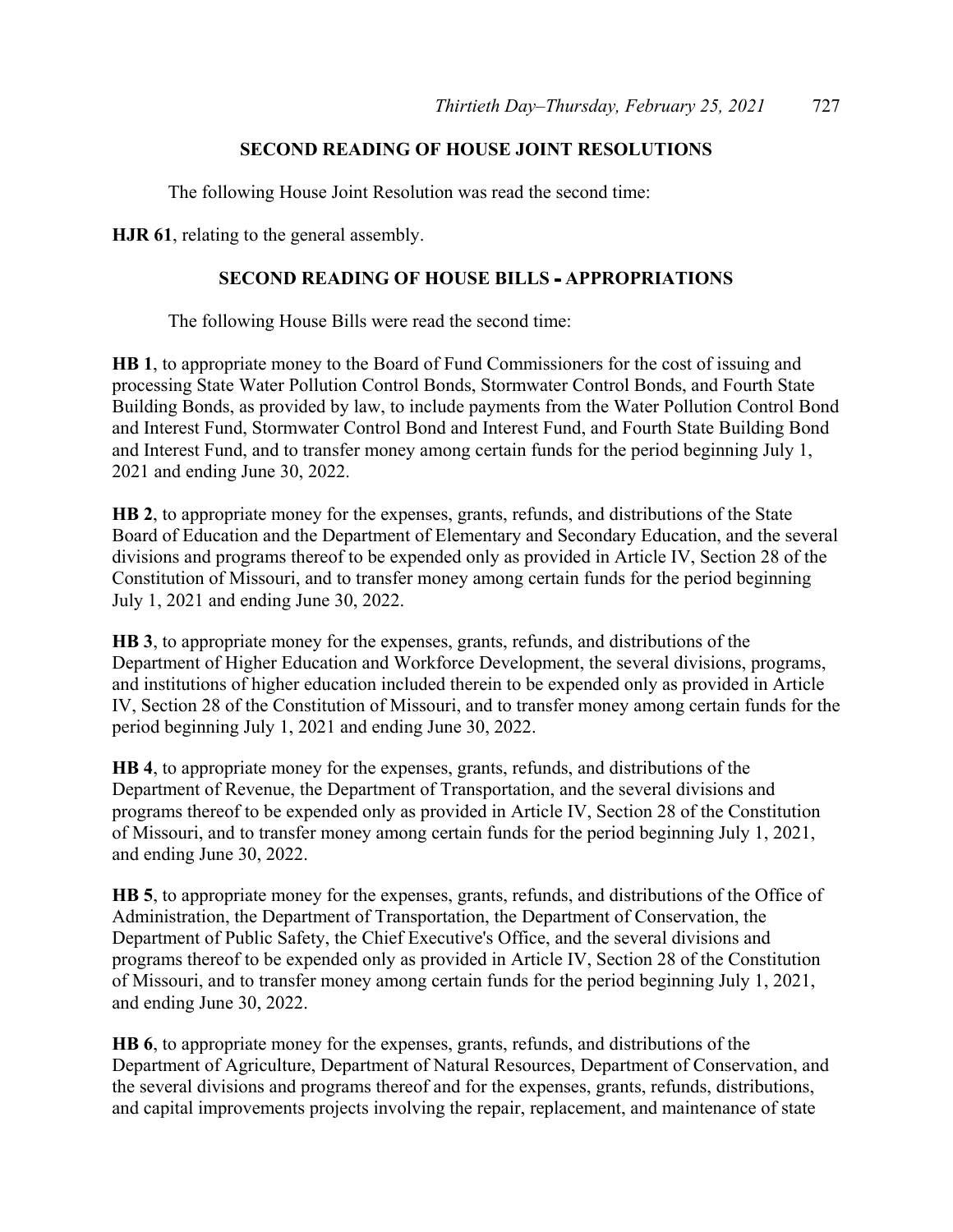buildings and facilities of the Department of Natural Resources and the several divisions and programs thereof to be expended only as provided in Article IV, Section 28 of the Constitution of Missouri, and to transfer money among certain funds, for the period beginning July 1, 2021 and ending June 30, 2022.

**HB 7**, to appropriate money for the expenses, grants, refunds, and distributions of the Department of Economic Development, Department of Commerce and Insurance, Department of Labor and Industrial Relations and the several divisions and programs thereof to be expended only as provided in Article IV, Section 28 of the Constitution of Missouri, and to transfer money among certain funds for the period beginning July 1, 2021 and ending June 30, 2022.

**HB 8**, to appropriate money for the expenses, grants, refunds, and distributions of the Department of Public Safety and the several divisions and programs thereof to be expended only as provided in Article IV, Section 28 of the Constitution of Missouri, and to transfer money among certain funds for the period beginning July 1, 2021 and ending June 30, 2022.

**HB 9**, to appropriate money for the expenses, grants, refunds, and distributions of the Department of Corrections and the several divisions and programs thereof to be expended only as provided in Article IV, Section 28 of the Constitution of Missouri, for the period beginning July 1, 2021, and ending June 30, 2022.

**HB 10**, to appropriate money for the expenses, grants, refunds, and distributions of the Department of Mental Health, the Department of Health and Senior Services, and the several divisions and programs thereof, and the Missouri Health Facilities Review Committee to be expended only as provided in Article IV, Section 28 of the Constitution of Missouri, and to transfer money among certain funds for the period beginning July 1, 2021 and ending June 30, 2022.

**HB 11**, to appropriate money for the expenses, grants, and distributions of the Department of Social Services and the several divisions and programs thereof to be expended only as provided in Article IV, Section 28 of the Constitution of Missouri, and to transfer money among certain funds for the period beginning July 1, 2021 and ending June 30, 2022.

**HB 12**, to appropriate money for expenses, grants, refunds, and distributions of the Chief Executive's Office and Mansion, Lieutenant Governor, Secretary of State, State Auditor, State Treasurer, Attorney General, Missouri Prosecuting Attorneys and Circuit Attorneys Retirement Systems, and the Judiciary and the Office of the State Public Defender, and the several divisions and programs thereof, and for the payment of salaries and mileage of members of the State Senate and the House of Representatives and contingent expenses of the General Assembly, including salaries and expenses of elective and appointive officers and necessary capital improvements expenditures; for salaries and expenses of members and employees and other necessary operating expenses of the Committee on Legislative Research, various joint committees, for the expenses of the interim committees established by the General Assembly, and to transfer money among certain funds, to be expended only as provided in Article IV, Section 28 of the Constitution of Missouri, for the period beginning July 1, 2021 and ending June 30, 2022.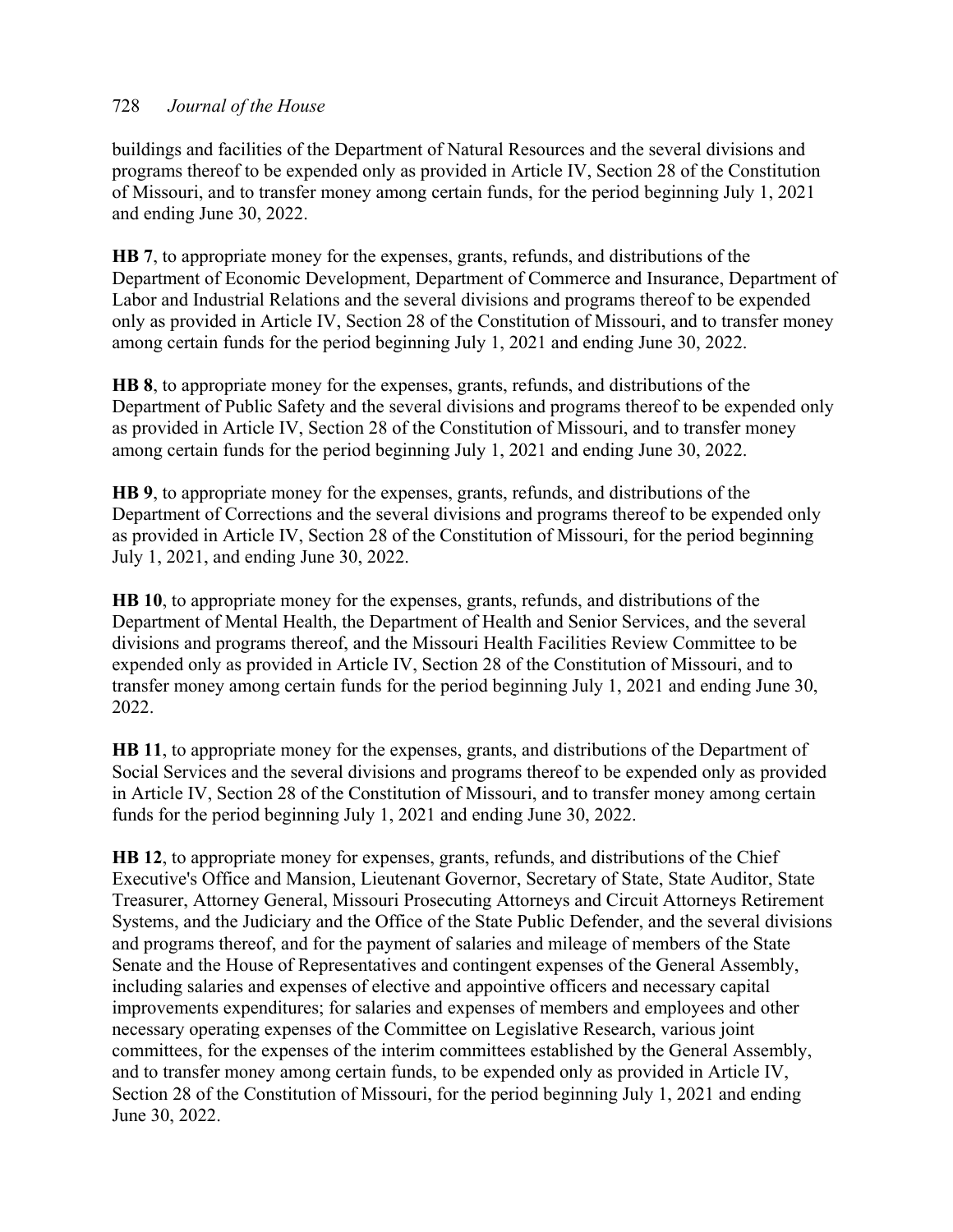**HB 13**, to appropriate money for real property leases, related services, utilities, systems furniture, structural modifications, and related expenses for the several departments of state government and the divisions and programs thereof to be expended only as provided in Article IV, Section 28 of the Constitution of Missouri, and to appropriate money for capital improvements and the other expenses of the Office of Administration and the divisions and programs thereof, and to transfer money among certain funds for the period beginning July 1, 2021, and ending June 30, 2022.

**HB 15**, to appropriate money for supplemental purposes for the several departments and offices of state government, and for the payment of various claims for refunds, for persons, firms, and corporations, and for other purposes, and to transfer money among certain funds, from the funds designated for the fiscal period ending June 30, 2021.

**HB 17**, to appropriate money for capital improvement and other purposes for the several departments and offices of state government and the several divisions and programs thereof to be expended only as provided in Article IV, Section 28 of the Constitution of Missouri for the period beginning July 1, 2021, and ending June 30, 2022.

**HB 18**, to appropriate money for the several departments and offices of state government and the several divisions and programs thereof: for the purchase of equipment; for planning, expenses, and for capital improvement projects involving the maintenance, repair, replacement, and improvement of state buildings and facilities, including installation, modification, and renovation of facility components, equipment or systems; for grants, refunds, distributions, planning, expenses, and capital improvements including but not limited to major additions and renovations, new structures, and land improvements or acquisitions; to be expended only as provided in Article IV, Section 28 of the Constitution of Missouri, and to transfer money among certain funds, for the fiscal period beginning July 1, 2021 and ending June 30, 2022.

**HB 19**, to appropriate money for the several departments and offices of state government and the several divisions and programs thereof for planning and capital improvements including but not limited to major additions and renovations, new structures, and land improvements or acquisitions, to be expended only as provided in Article IV, Section 28 of the Constitution of Missouri for the fiscal period beginning July 1, 2021 and ending June 30, 2022.

**HB 20**, to appropriate money for the expenses, grants, and distributions of the Office of Administration, Department of Mental Health, Department of Social Services and the several divisions and programs thereof to be expended only as provided in Article IV, Section 28 of the Constitution of Missouri, and to transfer money among certain funds for the period beginning July 1, 2021 and ending June 30, 2022.

# **SECOND READING OF HOUSE BILLS**

The following House Bills were read the second time:

**HB 1283**, relating to telemedicine.

**HB 1284**, relating to the cash operating expense fund.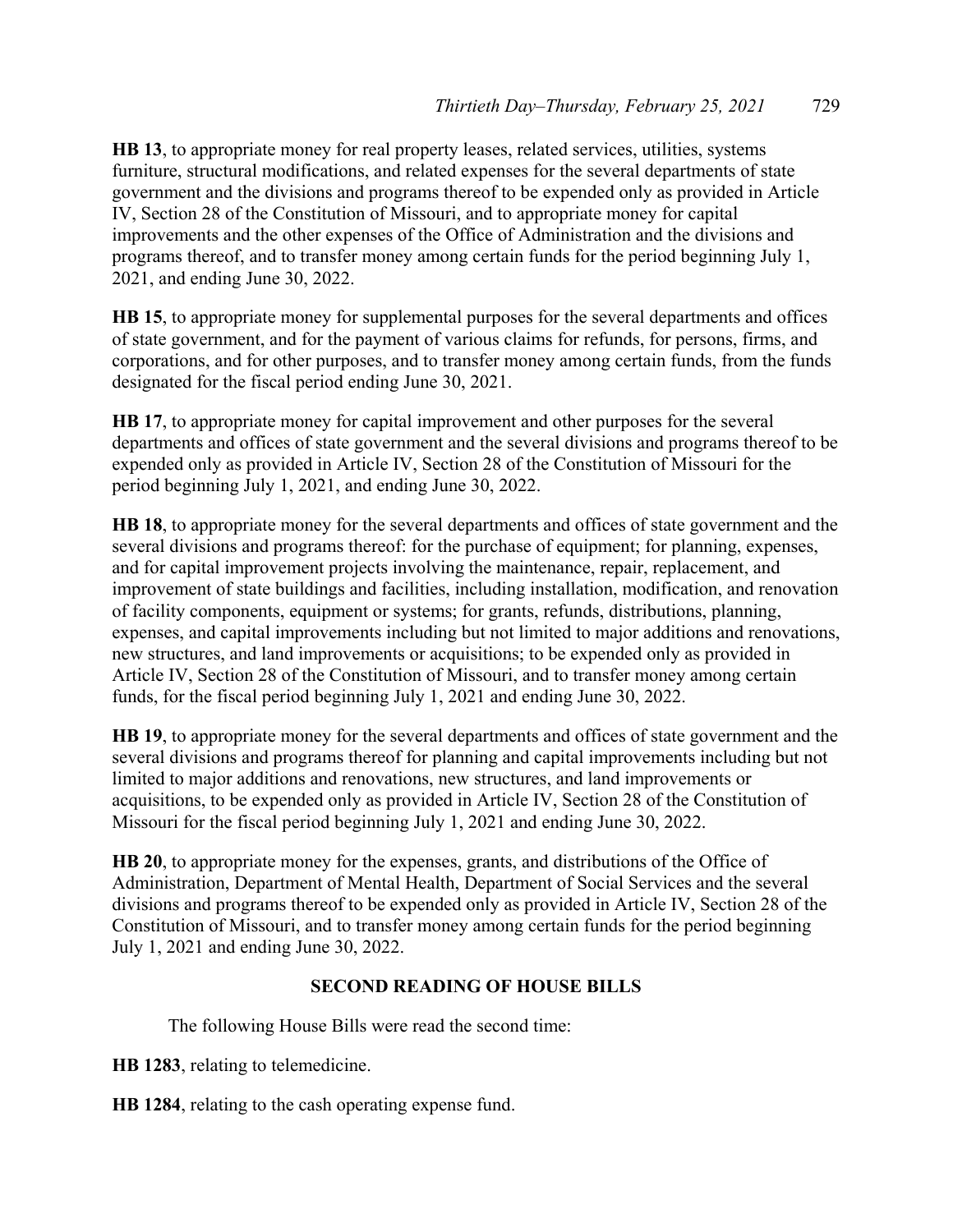**HB 1285**, relating to immunity from civil liability for forcible entry into a locked vehicle.

**HB 1286**, relating to homelessness awareness day.

**HB 1287**, relating to public administrators.

**HB 1288**, relating to Montessori schools.

**HB 1289**, relating to the designation of purple heart trails.

**HB 1290**, relating to visitation rights in certain facilities.

**HB 1291**, relating to the provision of MO HealthNet benefits.

**HB 1292**, relating to income tax.

**HB 1293**, relating to certification of juveniles for trial as an adult.

**HB 1294**, relating to earnings tax.

**HB 1295**, relating to time-critical diagnosis, with penalty provisions.

**HB 1296**, relating to foreign ownership of real property.

**HB 1297**, relating to a tax credit for certain medical marijuana dispensary facility license applications.

**HB 1298**, relating to the Missouri local government employees' retirement system.

**HB 1299**, relating to electronic monitoring.

**HB 1300**, relating to perinatal care.

**HB 1301**, relating to elections.

**HB 1302**, relating to state contracts for job training programs.

**HB 1303**, relating to election offenses, with penalty provisions.

**HB 1304**, relating to liability claims in educational settings.

**HB 1305**, relating to pharmacy services in hospitals.

**HB 1306**, relating to the designation of a memorial bridge.

**HB 1307**, relating to sales and use tax.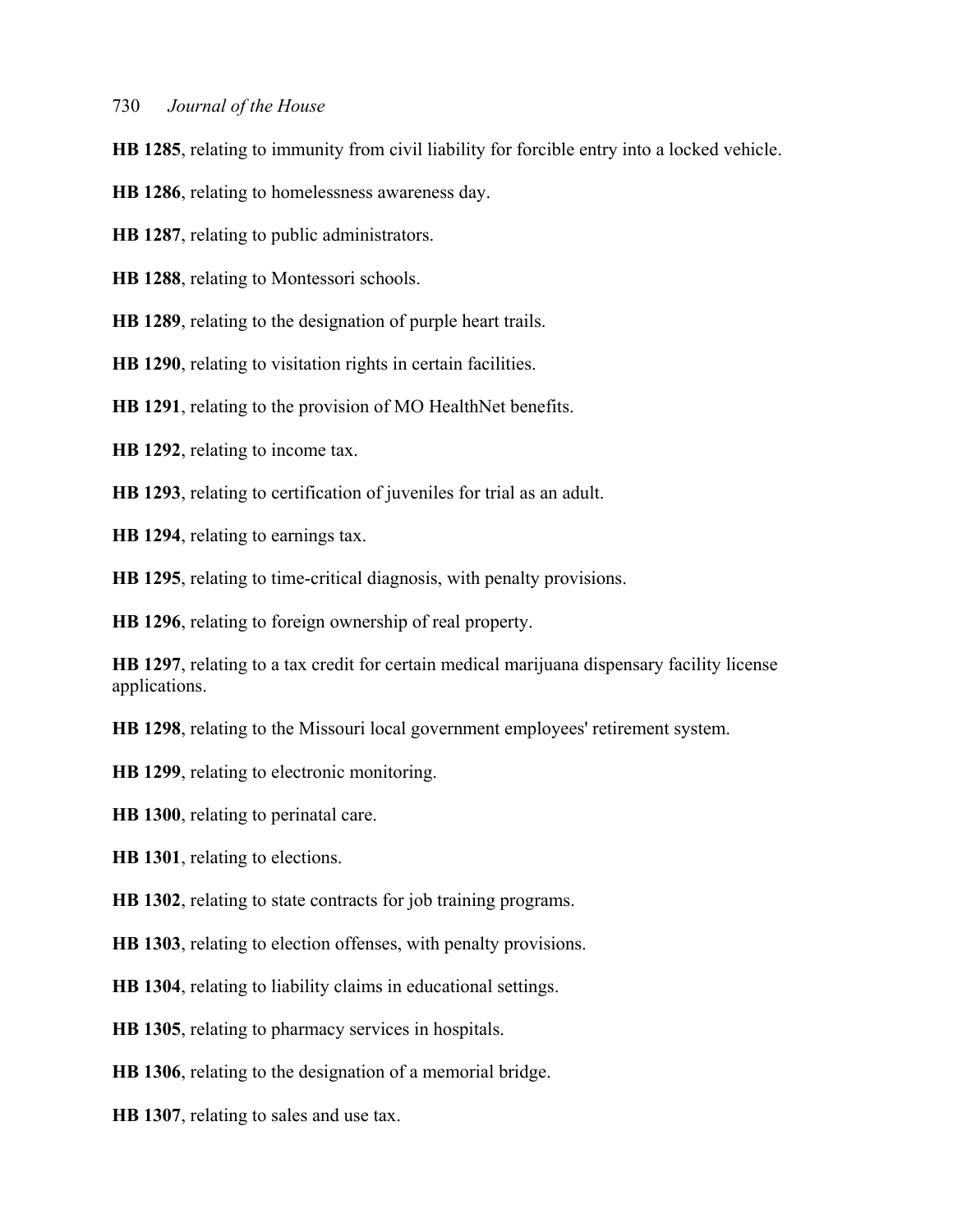**HB 1308**, relating to unlawful discriminatory practices, with penalty provisions.

**HB 1309**, relating to discriminatory practices.

**HB 1310**, relating to joint and several liability.

**HB 1311**, relating to the release of an individual due to actual innocence.

**HB 1312**, relating to real property.

**HB 1313**, relating to the Missouri ethics commission.

**HB 1314**, relating to discriminatory practices.

**HB 1315**, relating to guardians ad litem.

**HB 1316**, relating to the collection of forensic evidence in emergency rooms.

**HB 1317**, relating to the Tricia Leann Tharp act.

#### **SECOND READING OF SENATE CONCURRENT RESOLUTIONS**

The following Senate Concurrent Resolution was read the second time:

**SCR 2**, relating to the issuance of refunds for sales and use tax assessments.

#### **SECOND READING OF SENATE BILLS**

The following Senate Bills were read the second time:

**SB 29**, relating to certificates of self-insurance, with an emergency clause.

**SB 72**, relating to fox trotter week.

**SB 93**, relating to health care.

**SB 189**, relating to a Negro Leagues Baseball Museum special license plate.

#### **THIRD READING OF HOUSE BILLS**

**HB 657**, relating to the sunshine law, was placed on the Informal Calendar.

**HB 345**, relating to civil actions, was taken up by Representative DeGroot.

 On motion of Representative DeGroot, **HB 345** was read the third time and passed by the following vote: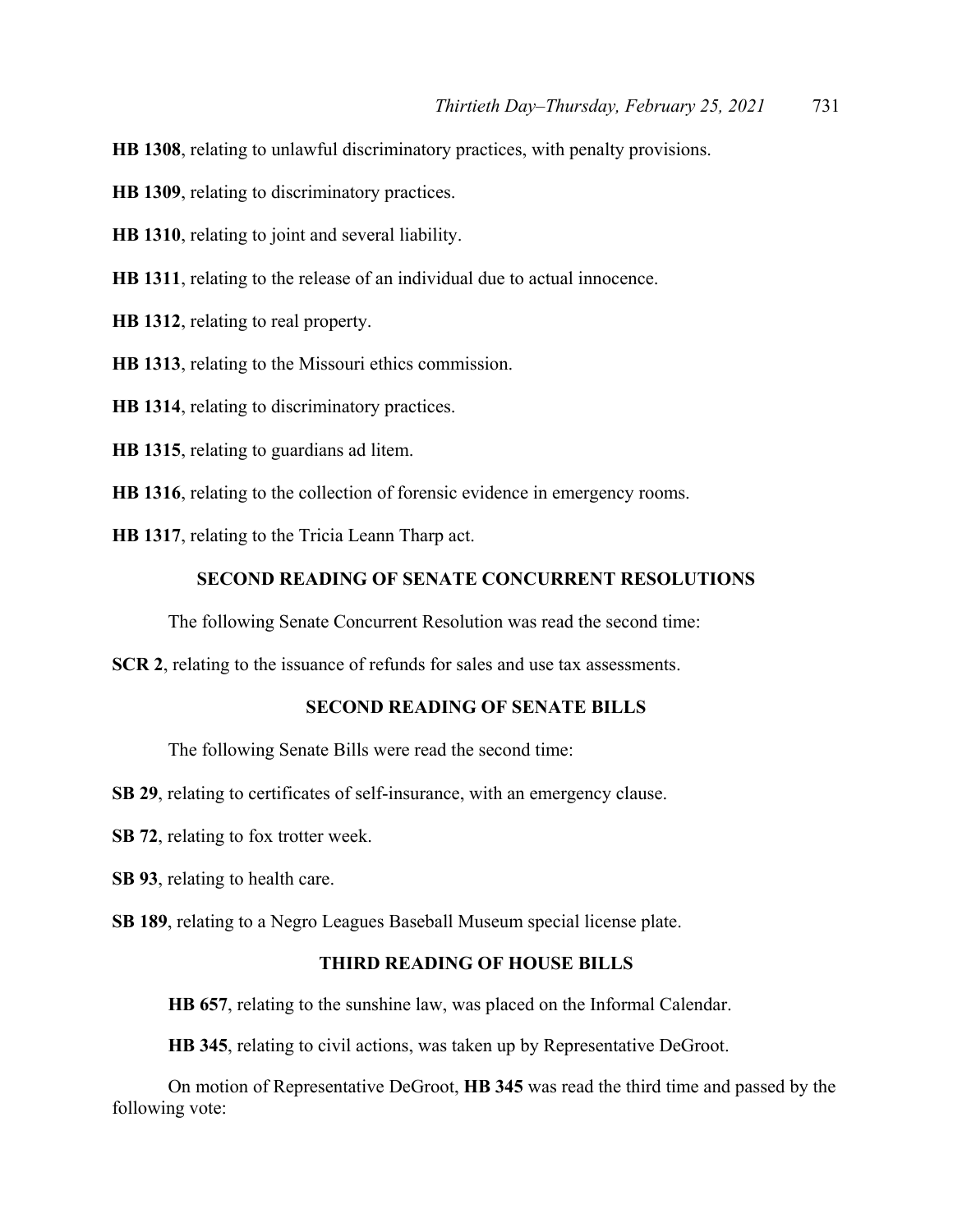AYES: 110

| Andrews                       | Atchison              | Bailey               | Baker                 | Basye          |
|-------------------------------|-----------------------|----------------------|-----------------------|----------------|
| Billington                    | Black 137             | Black 7              | <b>Boggs</b>          | <b>Bromley</b> |
| Brown 16                      | Buchheit-Courtway     | Burger               | <b>Busick</b>         | Chipman        |
| Coleman 32                    | Coleman 97            | Cook                 | Copeland              | Cupps          |
| Davidson                      | Davis                 | Deaton               | DeGroot               | Derges         |
| <b>Dinkins</b>                | Eggleston             | Evans                | Fishel                | Fitzwater      |
| Francis                       | Gregory 51            | Gregory 96           | Grier                 | Griesheimer    |
| Griffith                      | Haden                 | Haffner              | Haley                 | Hannegan       |
| Hardwick                      | Henderson             | <b>Hicks</b>         | Hill                  | Houx           |
| Hovis                         | Hudson                | Hurlbert             | Kalberloh             | Kelley 127     |
| Kelly 141                     | Kidd                  | Knight               | Lewis 6               | Lovasco        |
| Mayhew                        | McDaniel              | McGaugh              | McGirl                | Morse          |
| Murphy                        | O'Donnell             | Owen                 | Patterson             | Perkins        |
| Pietzman                      | Pike                  | Plocher              | Pollitt <sub>52</sub> | Pollock 123    |
| Porter                        | Pouche                | Railsback            | Reedy                 | Richey         |
| Riggs                         | Riley                 | Roberts              | Roden                 | Roeber         |
| Rone                          | Ruth                  | Sander               | Sassmann              | Schnelting     |
| Schroer                       | Schwadron             | Seitz                | Sharpe 4              | Shaul          |
| Shields                       | <b>Simmons</b>        | Smith 155            | Smith 163             | Stacy          |
| Stephens 128                  | Tate                  | Taylor 139           | Taylor 48             | Thomas         |
| Thompson                      | <b>Toalson Reisch</b> | Trent                | Van Schoiack          | Wallingford    |
| Walsh 50                      | West                  | Wiemann              | Wright                | Mr. Speaker    |
| <b>NOES: 047</b>              |                       |                      |                       |                |
|                               |                       |                      |                       |                |
| Adams                         | Aldridge              | Anderson             | Aune                  | Bangert        |
| Baringer                      | <b>Barnes</b>         | <b>Bland Manlove</b> | <b>Bosley</b>         | Brown 27       |
| Brown 70                      | <b>Burnett</b>        | <b>Butz</b>          | Clemens               | Collins        |
| Dogan                         | Doll                  | Ellebracht           | Falkner               | Fogle          |
| Gray                          | Gunby                 | Ingle                | Johnson               | Lewis 25       |
| Mackey                        | McCreery              | Merideth             | Mosley                | Nurrenbern     |
| Person                        | Phifer                | Proudie              | Quade                 | Rogers         |
| Rowland                       | Sauls                 | Sharp 36             | Smith 67              | Stevens 46     |
| Terry                         | Unsicker              | Veit                 | Walsh Moore 93        | Weber          |
| Windham                       | Young                 |                      |                       |                |
| PRESENT: 000                  |                       |                      |                       |                |
| <b>ABSENT WITH LEAVE: 005</b> |                       |                      |                       |                |
| Appelbaum                     | <b>Burton</b>         | Christofanelli       | Price IV              | Turnbaugh      |
| <b>VACANCIES: 001</b>         |                       |                      |                       |                |

Speaker Vescovo declared the bill passed.

**HCS HB 527**, relating to eminent domain for certain utilities, was taken up by Representative Haffner.

Representative Plocher moved the previous question.

Which motion was adopted by the following vote: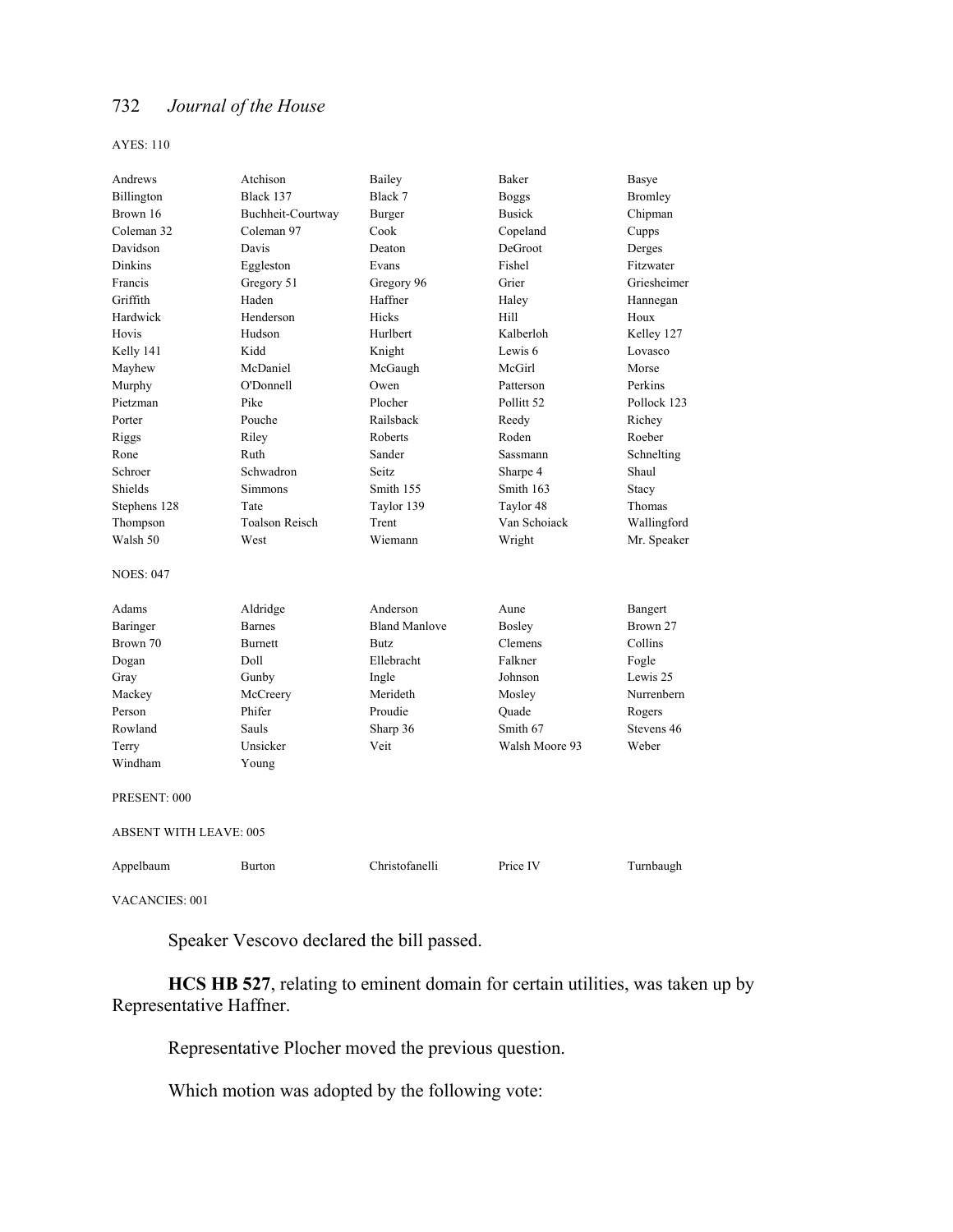#### AYES: 113

| Andrews                       | Atchison              | Baker         | Basye                 | Billington     |  |
|-------------------------------|-----------------------|---------------|-----------------------|----------------|--|
| Black 137                     | Black 7               | <b>Boggs</b>  | Bromley               | Brown 16       |  |
| Buchheit-Courtway             | Burger                | <b>Busick</b> | Chipman               | Christofanelli |  |
| Coleman 32                    | Coleman 97            | Cook          | Copeland              | Cupps          |  |
| Davidson                      | Davis                 | Deaton        | DeGroot               | Derges         |  |
| <b>Dinkins</b>                | Dogan                 | Eggleston     | Evans                 | Falkner        |  |
| Fishel                        | Fitzwater             | Francis       | Gregory 51            | Gregory 96     |  |
| Grier                         | Griesheimer           | Griffith      | Haden                 | Haffner        |  |
| Haley                         | Hannegan              | Hardwick      | Henderson             | Hicks          |  |
| Hill                          | Houx                  | Hovis         | Hudson                | Hurlbert       |  |
| Kalberloh                     | Kelley 127            | Kelly 141     | Kidd                  | Knight         |  |
| Lewis 6                       | Lovasco               | Mayhew        | McDaniel              | McGaugh        |  |
| McGirl                        | Morse                 | Murphy        | O'Donnell             | Owen           |  |
| Patterson                     | Perkins               | Person        | Pietzman              | Pike           |  |
| Plocher                       | Pollitt <sub>52</sub> | Pollock 123   | Porter                | Pouche         |  |
| Railsback                     | Reedy                 | Richey        | Riggs                 | Riley          |  |
| Roberts                       | Roden                 | Roeber        | Rone                  | Ruth           |  |
| Sander                        | <b>Sassmann</b>       | Schnelting    | Schroer               | Schwadron      |  |
| <b>Seitz</b>                  | Sharpe 4              | Shaul         | Shields               | Smith 155      |  |
| Smith 163                     | Stacy                 | Stephens 128  | Tate                  | Taylor 139     |  |
| Taylor 48                     | Thomas                | Thompson      | <b>Toalson Reisch</b> | Trent          |  |
| Van Schoiack                  | Veit                  | Wallingford   | Walsh 50              | West           |  |
| Wiemann                       | Wright                | Mr. Speaker   |                       |                |  |
| <b>NOES: 044</b>              |                       |               |                       |                |  |
| Adams                         | Aldridge              | Aune          | Bangert               | Baringer       |  |
| <b>Barnes</b>                 | <b>Bland Manlove</b>  | Bosley        | Brown 27              | Brown 70       |  |
| <b>Burnett</b>                | <b>Burton</b>         | <b>Butz</b>   | Clemens               | Collins        |  |
| Doll                          | Ellebracht            | Fogle         | Gray                  | Gunby          |  |
| Ingle                         | Johnson               | Lewis 25      | Mackey                | McCreery       |  |
| Merideth                      | Mosley                | Nurrenbern    | Phifer                | Price IV       |  |
| Proudie                       | Ouade                 | Rogers        | Rowland               | Sauls          |  |
| Sharp 36                      | Smith 67              | Stevens 46    | Terry                 | Unsicker       |  |
| Walsh Moore 93                | Weber                 | Windham       | Young                 |                |  |
| PRESENT: 000                  |                       |               |                       |                |  |
| <b>ABSENT WITH LEAVE: 005</b> |                       |               |                       |                |  |
| Anderson                      | Appelbaum             | Bailey        | <b>Simmons</b>        | Turnbaugh      |  |

VACANCIES: 001

 On motion of Representative Haffner, **HCS HB 527** was read the third time and passed by the following vote:

#### AYES: 123

| Aldridge      | Anderson | Andrews           | Atchison          | Baker   |
|---------------|----------|-------------------|-------------------|---------|
| <b>Barnes</b> | Basye    | <b>Billington</b> | Black 137         | Black 7 |
| <b>Boggs</b>  | Bromley  | Brown 16          | Buchheit-Courtway | Burger  |
| <b>Busick</b> | Chipman  | Christofanelli    | Coleman 32        | Collins |
| Cook          | Copeland | Cupps             | Davidson          | Davis   |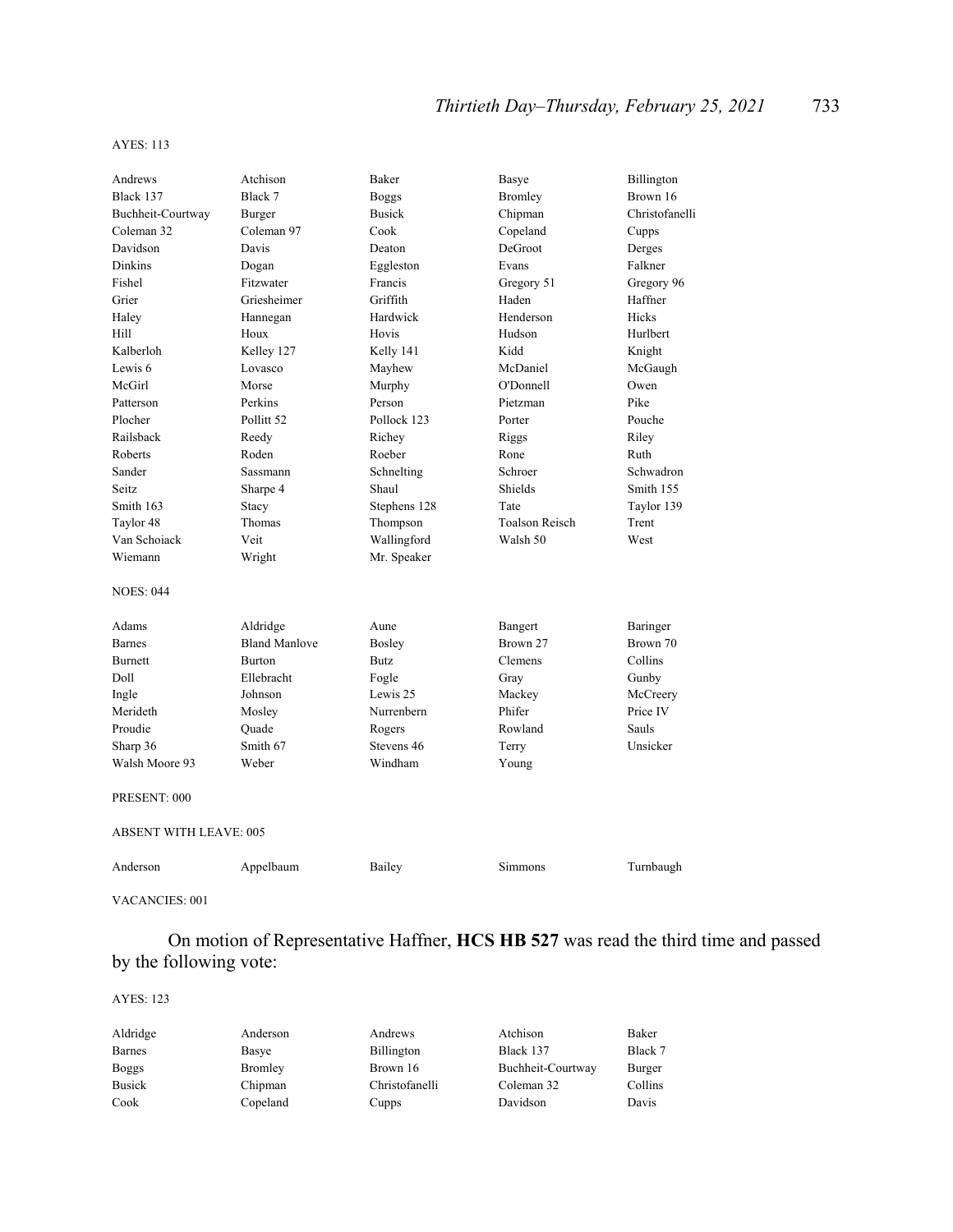| Deaton                        | DeGroot               | Derges      | Dinkins      | Dogan                |
|-------------------------------|-----------------------|-------------|--------------|----------------------|
| Eggleston                     | Evans                 | Falkner     | Fishel       | Fitzwater            |
| Francis                       | Gray                  | Gregory 51  | Gregory 96   | Grier                |
| Griesheimer                   | Griffith              | Haden       | Haffner      | Haley                |
| Hannegan                      | Hardwick              | Henderson   | Hicks        | Hill                 |
| Houx                          | Hovis                 | Hudson      | Hurlbert     | Kalberloh            |
| Kelley 127                    | Kelly 141             | Knight      | Lewis 6      | Lovasco              |
| Mayhew                        | McDaniel              | McGaugh     | McGirl       | Morse                |
| Mosley                        | Murphy                | O'Donnell   | Owen         | Patterson            |
| Perkins                       | Person                | Pietzman    | Pike         | Plocher              |
| Pollitt 52                    | Pollock 123           | Porter      | Pouche       | Proudie              |
| Railsback                     | Reedy                 | Richey      | Riggs        | Riley                |
| Roberts                       | Roden                 | Roeber      | Rone         | Ruth                 |
| Sander                        | <b>Sassmann</b>       | Schnelting  | Schroer      | Schwadron            |
| Seitz                         | Sharp 36              | Sharpe 4    | Shaul        | Shields              |
| Smith 155                     | Smith 163             | Smith 67    | Stacy        | Stephens 128         |
| Tate                          | Taylor 139            | Taylor 48   | Terry        | Thomas               |
| Thompson                      | <b>Toalson Reisch</b> | Trent       | Van Schoiack | Veit                 |
| Wallingford                   | Walsh 50              | West        | Wiemann      | Windham              |
| Wright                        | Young                 | Mr. Speaker |              |                      |
| <b>NOES: 033</b>              |                       |             |              |                      |
| Adams                         | Aune                  | Bangert     | Baringer     | <b>Bland Manlove</b> |
| <b>Bosley</b>                 | Brown 27              | Brown 70    | Burnett      | Burton               |
| Butz                          | Clemens               | Coleman 97  | Doll         | Ellebracht           |
| Fogle                         | Gunby                 | Ingle       | Johnson      | Lewis 25             |
| Mackey                        | McCreery              | Merideth    | Nurrenbern   | Price IV             |
| Quade                         | Rogers                | Rowland     | <b>Sauls</b> | Stevens 46           |
| Unsicker                      | Walsh Moore 93        | Weber       |              |                      |
| PRESENT: 001                  |                       |             |              |                      |
| Phifer                        |                       |             |              |                      |
| <b>ABSENT WITH LEAVE: 005</b> |                       |             |              |                      |
| Appelbaum                     | Bailey                | Kidd        | Simmons      | Turnbaugh            |
| VACANCIES: 001                |                       |             |              |                      |
|                               |                       |             |              |                      |

Speaker Vescovo declared the bill passed.

Representative Plocher suggested the absence of a quorum.

# The following roll call indicated a quorum present:

#### AYES: 040

| Atchison     | Aune           | Bailey     | Baringer   | <b>Barnes</b> |
|--------------|----------------|------------|------------|---------------|
| Basye        | <b>Busick</b>  | Coleman 97 | Cook       | Cupps         |
| Davis        | Derges         | Francis    | Haffner    | Hardwick      |
| Henderson    | Houx           | Kelley 127 | Kelly 141  | Lewis 6       |
| Lovasco      | Morse          | Murphy     | Phifer     | Pietzman      |
| Railsback    | Richey         | Riggs      | Riley      | Roberts       |
| Shields      | <b>Simmons</b> | Smith 155  | Taylor 139 | Thompson      |
| Van Schoiack | Veit           | Walsh 50   | West       | Wright        |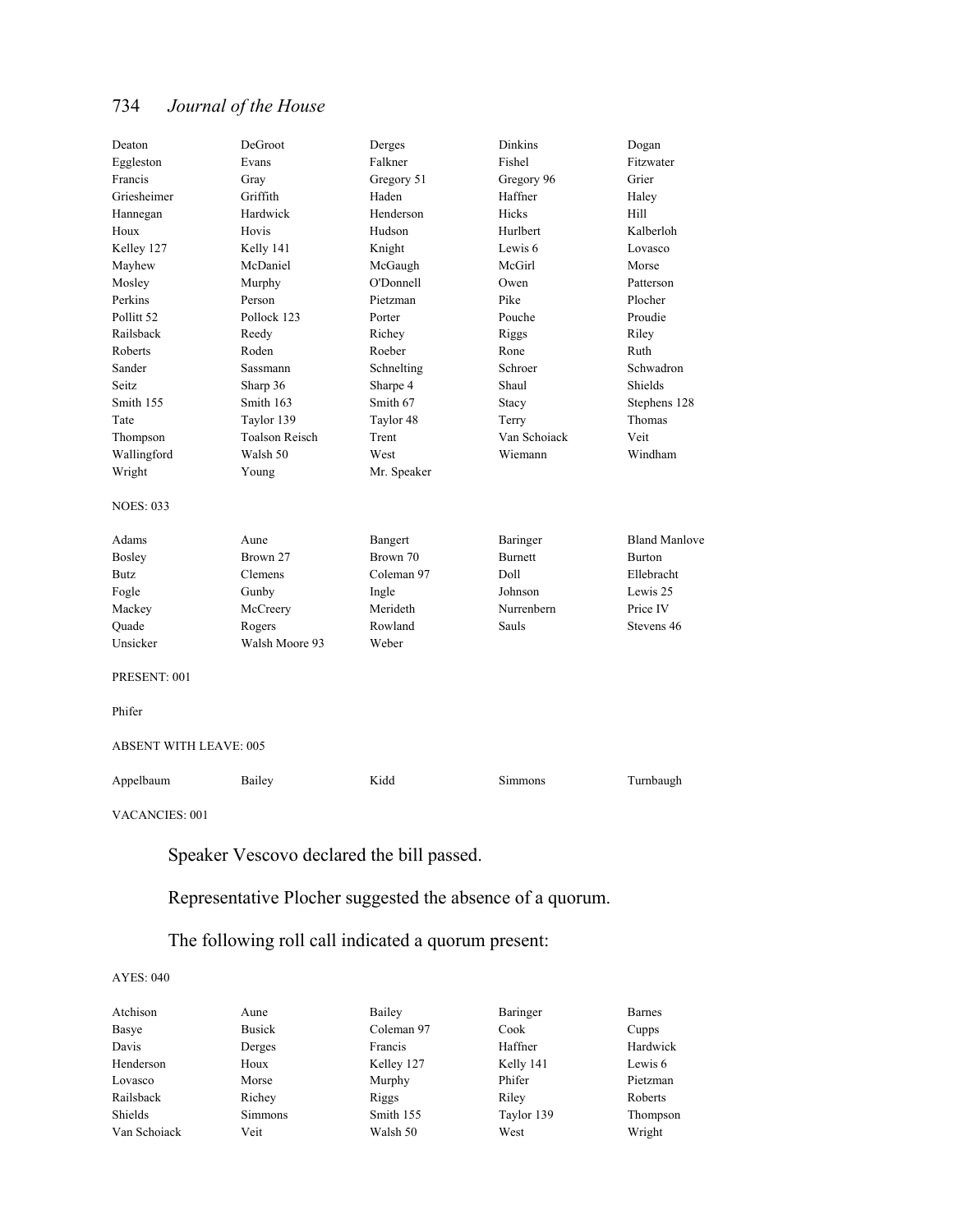NOES: 003

| Aldridge                      | Mackey         | Rowland              |                |                       |
|-------------------------------|----------------|----------------------|----------------|-----------------------|
| PRESENT: 102                  |                |                      |                |                       |
| Adams                         | Andrews        | Baker                | Bangert        | Billington            |
| Black 137                     | Black 7        | <b>Boggs</b>         | <b>Bromley</b> | Brown 16              |
| Brown 27                      | Brown 70       | Buchheit-Courtway    | Burger         | <b>Burnett</b>        |
| <b>Burton</b>                 | Butz           | Chipman              | Christofanelli | Clemens               |
| Coleman 32                    | Collins        | Copeland             | Davidson       | DeGroot               |
| <b>Dinkins</b>                | Doll           | Eggleston            | Evans          | Falkner               |
| Fishel                        | Fitzwater      | Fogle                | Gregory 51     | Gregory 96            |
| Grier                         | Griesheimer    | Griffith             | Gunby          | Haden                 |
| Haley                         | Hannegan       | Hicks                | Hill           | Hovis                 |
| Hudson                        | Hurlbert       | Ingle                | Johnson        | Kalberloh             |
| Knight                        | Lewis 25       | Mayhew               | McCreery       | McGaugh               |
| McGirl                        | Merideth       | Nurrenbern           | O'Donnell      | Owen                  |
| Perkins                       | Person         | Pike                 | Plocher        | Pollitt <sub>52</sub> |
| Pollock 123                   | Porter         | Pouche               | Proudie        | Quade                 |
| Reedy                         | Roden          | Roeber               | Rogers         | Rone                  |
| Ruth                          | Sander         | <b>Sassmann</b>      | Schnelting     | Schroer               |
| Schwadron                     | <b>Seitz</b>   | Sharp 36             | Sharpe 4       | Shaul                 |
| Smith 163                     | Stacy          | Stephens 128         | Stevens 46     | Tate                  |
| Taylor 48                     | Terry          | Thomas               | Trent          | Unsicker              |
| Wallingford                   | Walsh Moore 93 | Weber                | Wiemann        | Windham               |
| Young                         | Mr. Speaker    |                      |                |                       |
| <b>ABSENT WITH LEAVE: 017</b> |                |                      |                |                       |
| Anderson                      | Appelbaum      | <b>Bland Manlove</b> | Bosley         | Deaton                |
| Dogan                         | Ellebracht     | Gray                 | Kidd           | McDaniel              |
| Mosley                        | Patterson      | Price IV             | Sauls          | Smith 67              |
| <b>Toalson Reisch</b>         | Turnbaugh      |                      |                |                       |

VACANCIES: 001

# **COMMITTEE REPORTS**

### **Committee on Fiscal Review**, Chairman Fitzwater reporting:

 Mr. Speaker: Your Committee on Fiscal Review, to which was referred **HCS HB 349**, begs leave to report it has examined the same and recommends that it **Do Pass** by the following vote:

Ayes (6): Eggleston, Fitzwater, Griesheimer, Richey, Walsh (50) and Wiemann

Noes (2): Baringer and Terry

Absent (0)

#### **THIRD READING OF HOUSE BILLS**

**HCS HB 349**, relating to educational scholarships, was taken up by Representative Christofanelli.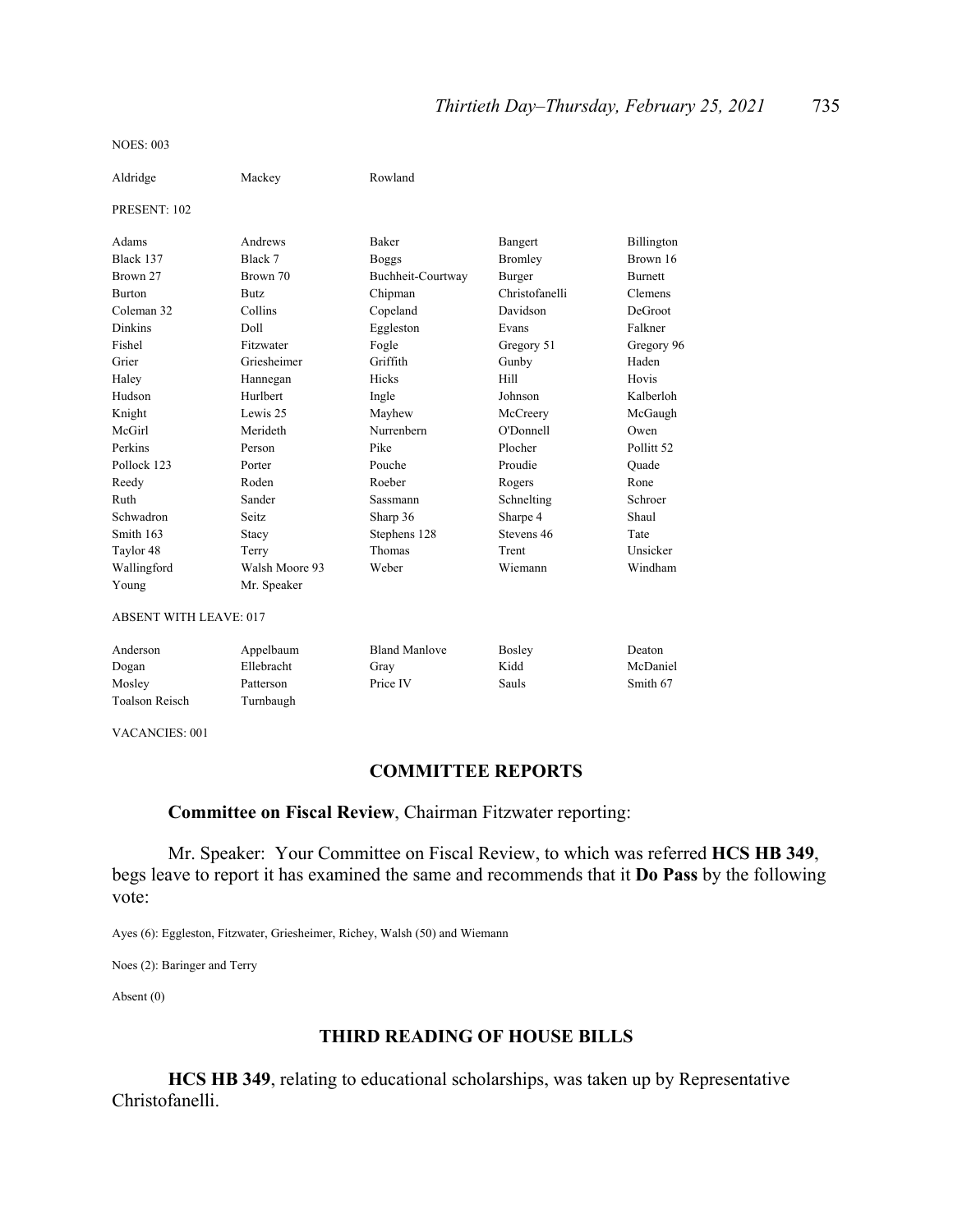Representative Taylor (139) assumed the Chair.

Representative Plocher moved the previous question.

Which motion was adopted by the following vote:

AYES: 112

| Andrews                       | Atchison             | Bailey                | Baker                 | Basye          |
|-------------------------------|----------------------|-----------------------|-----------------------|----------------|
| Billington                    | Black 137            | Black 7               | <b>Boggs</b>          | <b>Bromley</b> |
| Buchheit-Courtway             | Burger               | <b>Busick</b>         | Chipman               | Christofanelli |
| Coleman 32                    | Coleman 97           | Cook                  | Cupps                 | Davidson       |
| Davis                         | Deaton               | DeGroot               | Derges                | Dinkins        |
| Dogan                         | Eggleston            | Evans                 | Falkner               | Fishel         |
| Fitzwater                     | Francis              | Gregory 51            | Gregory 96            | Grier          |
| Griesheimer                   | Griffith             | Haden                 | Haffner               | Haley          |
| Hannegan                      | Hardwick             | Henderson             | Hicks                 | Hill           |
| Houx                          | Hovis                | Hudson                | Hurlbert              | Kalberloh      |
| Kelley 127                    | Kelly 141            | Kidd                  | Knight                | Lewis 6        |
| Lovasco                       | Mayhew               | McGaugh               | McGirl                | Morse          |
| Murphy                        | O'Donnell            | Owen                  | Patterson             | Perkins        |
| Pietzman                      | Pike                 | Plocher               | Pollitt <sub>52</sub> | Pollock 123    |
| Porter                        | Pouche               | Railsback             | Reedy                 | Richey         |
| Riggs                         | Riley                | Roberts               | Roden                 | Roeber         |
| Rone                          | Ruth                 | Sander                | <b>Sassmann</b>       | Schnelting     |
| Schroer                       | Schwadron            | Seitz.                | Sharpe 4              | Shaul          |
| Shields                       | <b>Simmons</b>       | Smith 155             | Smith 163             | Smith 67       |
| Stacy                         | Stephens 128         | Tate                  | Taylor 139            | Taylor 48      |
| Thomas                        | Thompson             | <b>Toalson Reisch</b> | Trent                 | Van Schoiack   |
| Veit                          | Wallingford          | Walsh 50              | West                  | Wiemann        |
| Wright                        | Mr. Speaker          |                       |                       |                |
|                               |                      |                       |                       |                |
| <b>NOES: 044</b>              |                      |                       |                       |                |
| Adams                         | Aldridge             | Aune                  | Bangert               | Baringer       |
| <b>Barnes</b>                 | <b>Bland Manlove</b> | Bosley                | Brown 27              | Brown 70       |
| Burnett                       | <b>Burton</b>        | Butz                  | <b>Clemens</b>        | Collins        |
| Doll                          | Ellebracht           | Fogle                 | Gray                  | Gunby          |
| Ingle                         | Johnson              | Lewis 25              | Mackey                | McCreery       |
| Merideth                      | Mosley               | Nurrenbern            | Person                | Phifer         |
| Price IV                      | Proudie              | Ouade                 | Rogers                | Rowland        |
| Sauls                         | Sharp 36             | Stevens 46            | Terry                 | Unsicker       |
| Walsh Moore 93                | Weber                | Windham               | Young                 |                |
| PRESENT: 000                  |                      |                       |                       |                |
|                               |                      |                       |                       |                |
| <b>ABSENT WITH LEAVE: 006</b> |                      |                       |                       |                |
| Anderson                      |                      |                       |                       |                |
|                               | Appelbaum            | Brown 16              | Copeland              | McDaniel       |

VACANCIES: 001

Speaker Vescovo resumed the Chair.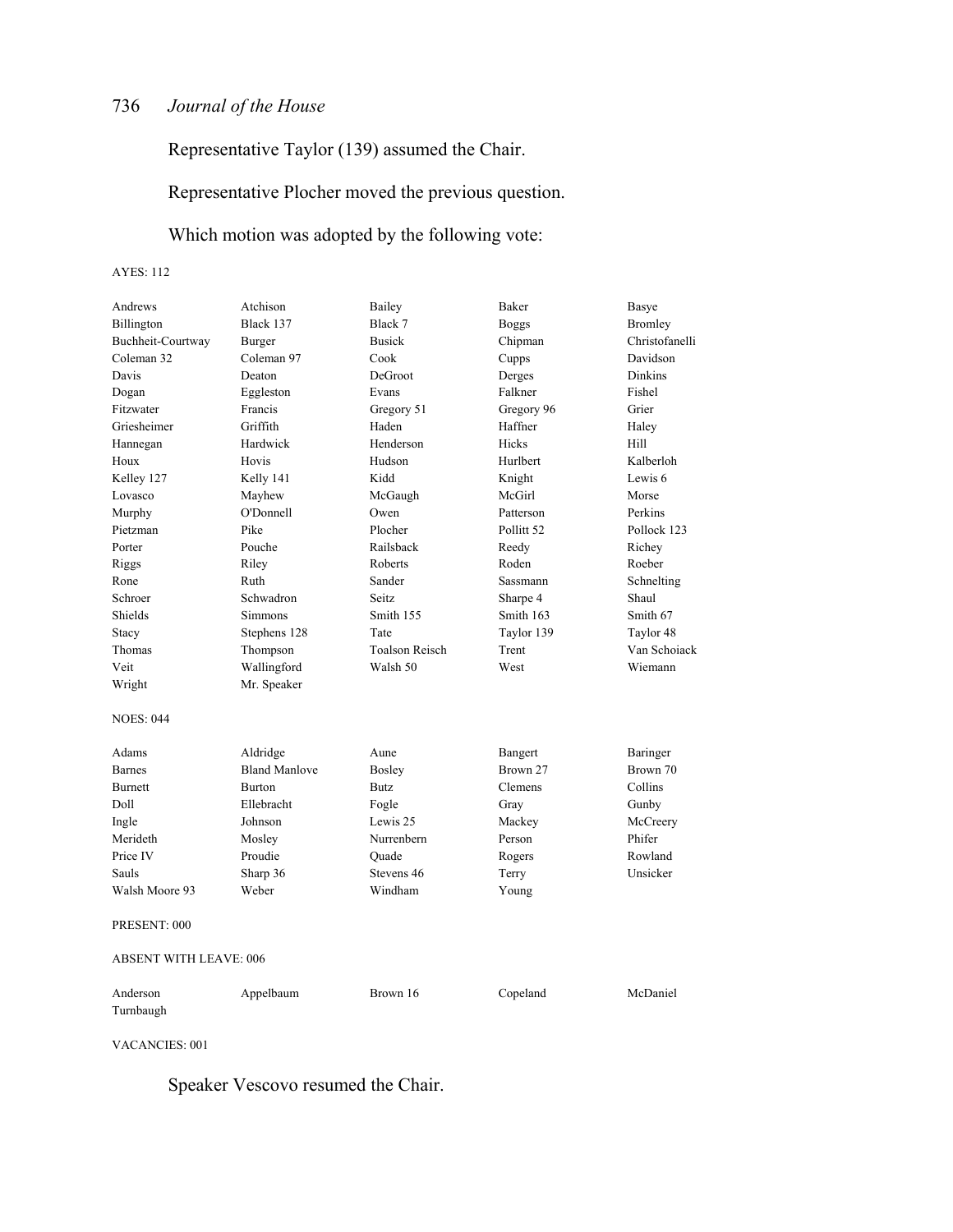On motion of Representative Christofanelli, **HCS HB 349** was read the third time and passed by the following vote:

AYES: 082

| Bailey<br><b>Boggs</b><br>Christofanelli<br>Davis<br>Eggleston | Baker<br>Bromley<br>Coleman 32<br>Deaton<br>Evans | Basye<br>Buchheit-Courtway<br>Coleman 97<br>DeGroot<br>Fishel | Billington<br><b>Busick</b><br>Cupps<br><b>Dinkins</b><br>Fitzwater | Black 137<br>Chipman<br>Davidson<br>Dogan<br>Gregory 51 |
|----------------------------------------------------------------|---------------------------------------------------|---------------------------------------------------------------|---------------------------------------------------------------------|---------------------------------------------------------|
| Gregory 96                                                     | Grier                                             | Griesheimer                                                   | Griffith                                                            | Haden                                                   |
| Haffner                                                        | Hannegan                                          | Hardwick                                                      | Hicks                                                               | Hill                                                    |
| Hovis                                                          | Hudson                                            | Hurlbert                                                      | Kelly 141                                                           | Kidd                                                    |
| Lewis <sub>6</sub>                                             | Lovasco                                           | Mayhew                                                        | McDaniel                                                            | McGirl                                                  |
| Murphy                                                         | O'Donnell                                         | Owen                                                          | Patterson                                                           | Perkins                                                 |
| Pietzman                                                       | Plocher                                           | Pollock 123                                                   | Pouche                                                              | Richey                                                  |
| Riggs                                                          | Riley                                             | Roberts                                                       | Roden                                                               | Roeber                                                  |
| Rone                                                           | Sander                                            | Schnelting                                                    | Schroer                                                             | Schwadron                                               |
| Seitz                                                          | Shaul                                             | <b>Simmons</b>                                                | Smith 155                                                           | Smith 163                                               |
| Stacy                                                          | Stephens 128                                      | Taylor 139                                                    | Taylor 48                                                           | Thomas                                                  |
| <b>Toalson Reisch</b>                                          | Trent                                             | Wallingford                                                   | Walsh 50                                                            | West                                                    |
| Wiemann                                                        | Mr. Speaker                                       |                                                               |                                                                     |                                                         |
| <b>NOES: 071</b>                                               |                                                   |                                                               |                                                                     |                                                         |
| Adams                                                          | Aldridge                                          | Anderson                                                      | Andrews                                                             | Atchison                                                |
| Aune                                                           | Bangert                                           | Black 7                                                       | Brown 16                                                            | Brown 27                                                |
| Brown 70                                                       | Burger                                            | <b>Burnett</b>                                                | <b>Burton</b>                                                       | Clemens                                                 |
| Collins                                                        | Cook                                              | Copeland                                                      | Derges                                                              | Doll                                                    |
| Ellebracht                                                     | Falkner                                           | Fogle                                                         | Francis                                                             | Gray                                                    |
| Gunby                                                          | Haley                                             | Henderson                                                     | Houx                                                                | Ingle                                                   |
| Johnson                                                        | Kalberloh                                         | Kelley 127                                                    | Knight                                                              | Lewis 25                                                |
| Mackey                                                         | McCreery                                          | McGaugh                                                       | Merideth                                                            | Morse                                                   |
| Mosley                                                         | Nurrenbern                                        | Person                                                        | Phifer                                                              | Pike                                                    |
| Pollitt 52                                                     | Porter                                            | Proudie                                                       | Quade                                                               | Railsback                                               |
| Reedy                                                          | Rogers                                            | Rowland                                                       | Ruth                                                                | Sassmann                                                |
| Sauls                                                          | Sharp 36                                          | Sharpe 4                                                      | Shields                                                             | Smith 67                                                |
| Stevens 46                                                     | Tate                                              | Terry                                                         | Thompson                                                            | Unsicker                                                |
| Van Schoiack                                                   | Walsh Moore 93                                    | Weber                                                         | Windham                                                             | Wright                                                  |
| Young                                                          |                                                   |                                                               |                                                                     |                                                         |
| PRESENT: 001                                                   |                                                   |                                                               |                                                                     |                                                         |
| Baringer                                                       |                                                   |                                                               |                                                                     |                                                         |
| <b>ABSENT WITH LEAVE: 008</b>                                  |                                                   |                                                               |                                                                     |                                                         |
| Appelbaum<br>Price IV                                          | Barnes<br>Turnbaugh                               | <b>Bland Manlove</b><br>Veit                                  | <b>Bosley</b>                                                       | <b>Butz</b>                                             |

VACANCIES: 001

Speaker Vescovo declared the bill passed.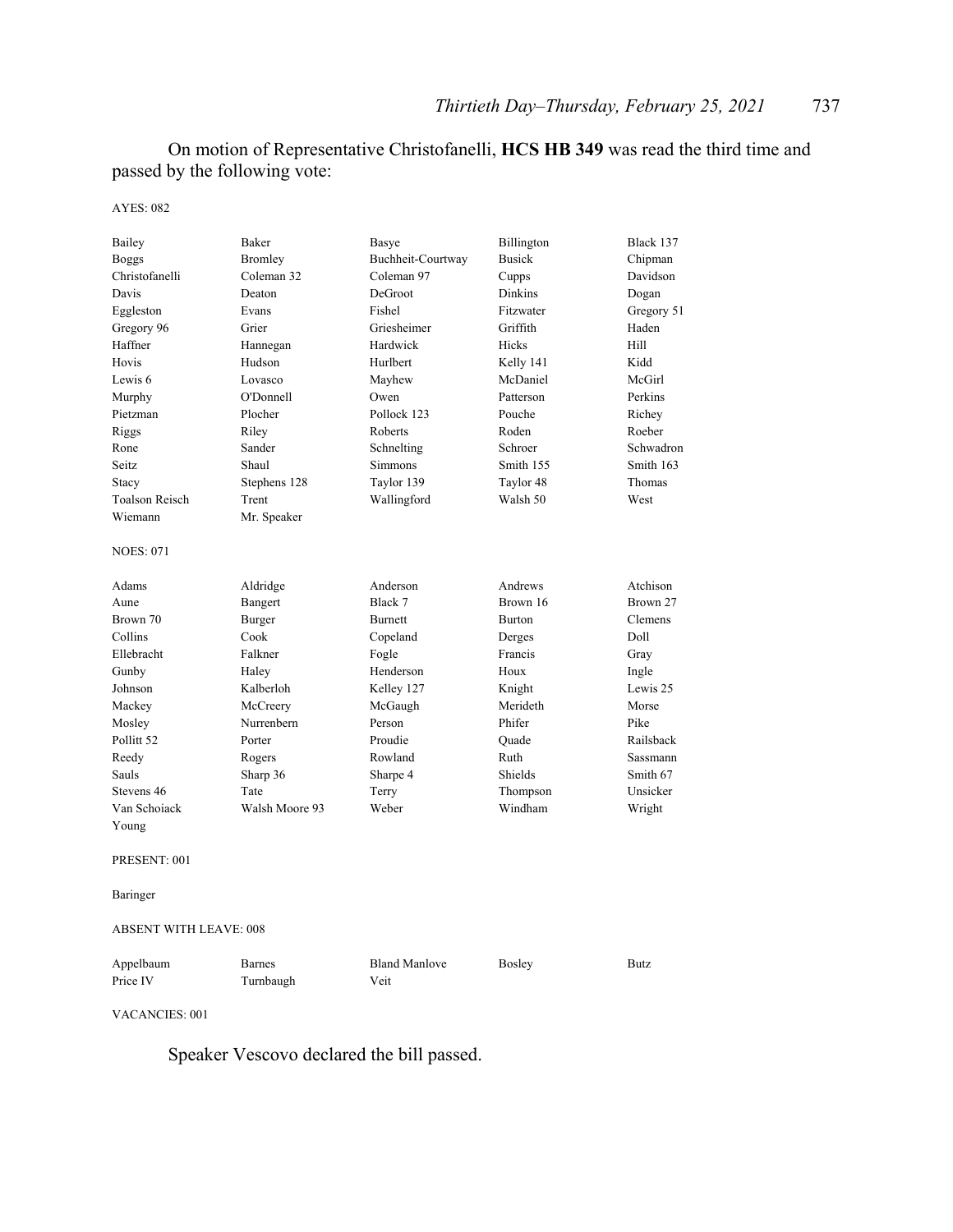#### **REFERRAL OF HOUSE JOINT RESOLUTIONS**

The following House Joint Resolutions were referred to the Committee indicated:

- **HJR 24** General Laws
- **HJR 43** General Laws
- **HJR 60** General Laws

#### **REFERRAL OF HOUSE BILLS**

The following House Bills were referred to the Committee indicated:

**HB 38** - Special Committee on Criminal Justice **HB 101** - Elementary and Secondary Education **HB 115** - Workforce Development **HB 195** - Special Committee on Litigation Reform **HB 214** - Economic Development **HB 299** - Judiciary **HB 343** - Special Committee on Litigation Reform **HB 347** - Special Committee on Litigation Reform **HB 389** - Transportation **HB 390** - Veterans **HB 397** - Utilities **HB 407** - General Laws **HB 460** - Special Committee on Criminal Justice **HB 467** - Judiciary **HB 481** - Professional Registration and Licensing **HB 521** - Special Committee on Criminal Justice **HB 553** - Public Safety **HB 571** - Financial Institutions **HB 631** - Conservation and Natural Resources **HB 632** - Health and Mental Health Policy **HB 750** - Special Committee on Criminal Justice **HB 807** - Local Government **HB 1002** - Health and Mental Health Policy **HB 1022** - Insurance **HB 1054** - Utilities **HB 1061** - Rural Community Development **HB 1091** - Public Safety **HB 1127** - General Laws **HB 1135** - Emerging Issues **HB 1142** - Special Committee on Criminal Justice **HB 1162** - General Laws **HB 1163** - Higher Education **HB 1165** - General Laws **HB 1178** - Workforce Development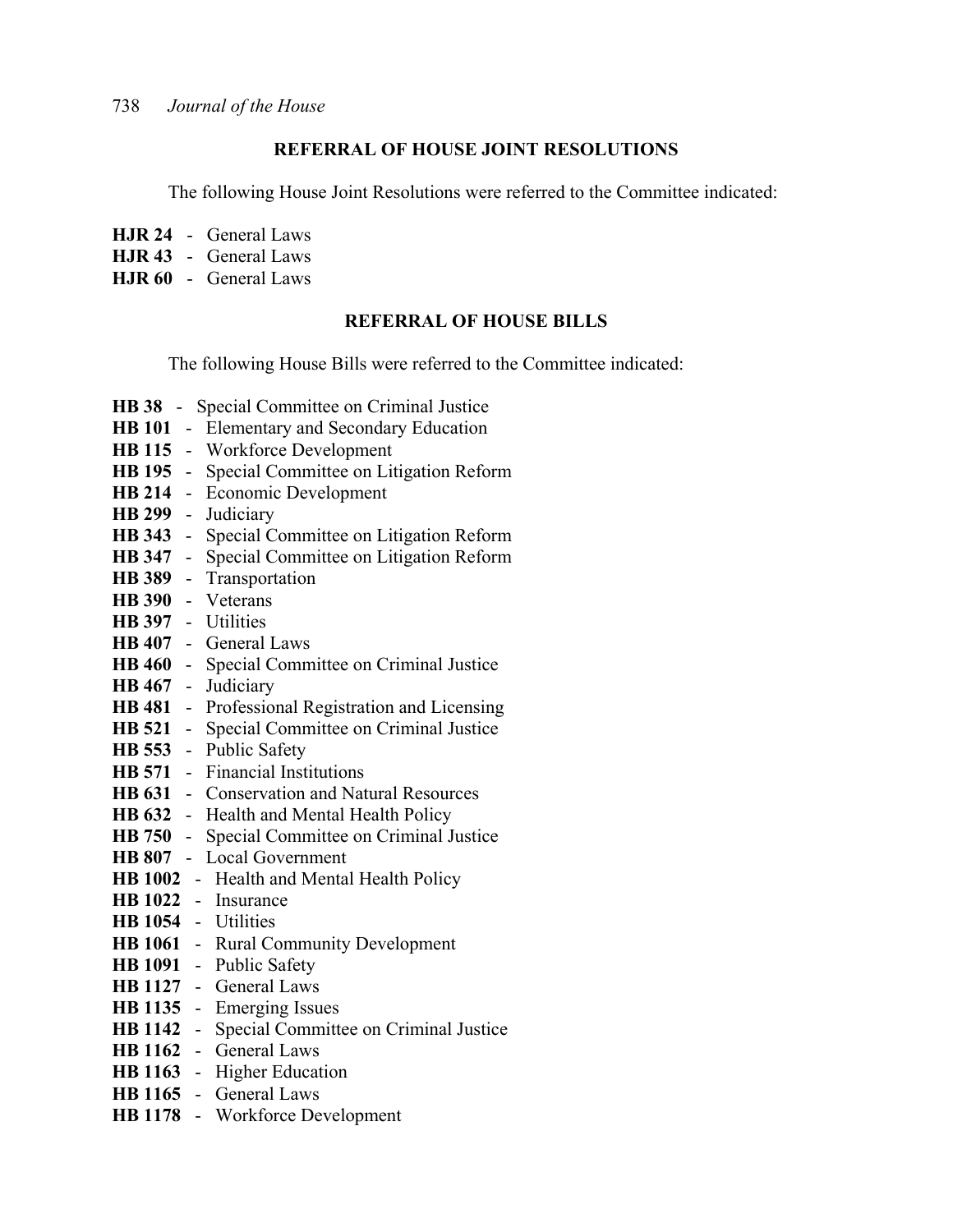**HB 1180** - Economic Development **HB 1191** - General Laws **HB 1200** - Special Committee on Tourism **HB 1202** - Economic Development **HB 1204** - Special Committee on Homeland Security **HB 1205** - Transportation **HB 1212** - General Laws **HB 1221** - Judiciary **HB 1230** - Transportation **HB 1231** - General Laws **HB 1236** - Budget **HB 1242** - Judiciary **HB 1259** - Transportation **HB 1268** - General Laws **HB 1282** - Downsizing State Government

# **COMMITTEE REPORTS**

**Committee on Children and Families**, Chairman Coleman (97) reporting:

 Mr. Speaker: Your Committee on Children and Families, to which was referred **HB 32**, begs leave to report it has examined the same and recommends that it **Do Pass with House Committee Substitute**, and pursuant to Rule 24(28)(c) be referred to the Committee on Rules - Legislative Oversight by the following vote:

Ayes (6): Bailey, Coleman (97), Dogan, Hannegan, Patterson and Pietzman

Noes (4): Ingle, Shields, Unsicker and Young

Absent (0)

 Mr. Speaker: Your Committee on Children and Families, to which was referred **HB 557** and **HB 560**, begs leave to report it has examined the same and recommends that it **Do Pass with House Committee Substitute**, and pursuant to Rule 24(28)(c) be referred to the Committee on Rules - Legislative Oversight by the following vote:

Ayes (10): Bailey, Coleman (97), Dogan, Hannegan, Ingle, Patterson, Pietzman, Shields, Unsicker and Young

Noes (0)

Absent (0)

 Mr. Speaker: Your Committee on Children and Families, to which was referred **HB 865**, begs leave to report it has examined the same and recommends that it **Do Pass with House Committee Substitute**, and pursuant to Rule 24(28)(c) be referred to the Committee on Rules - Legislative Oversight by the following vote: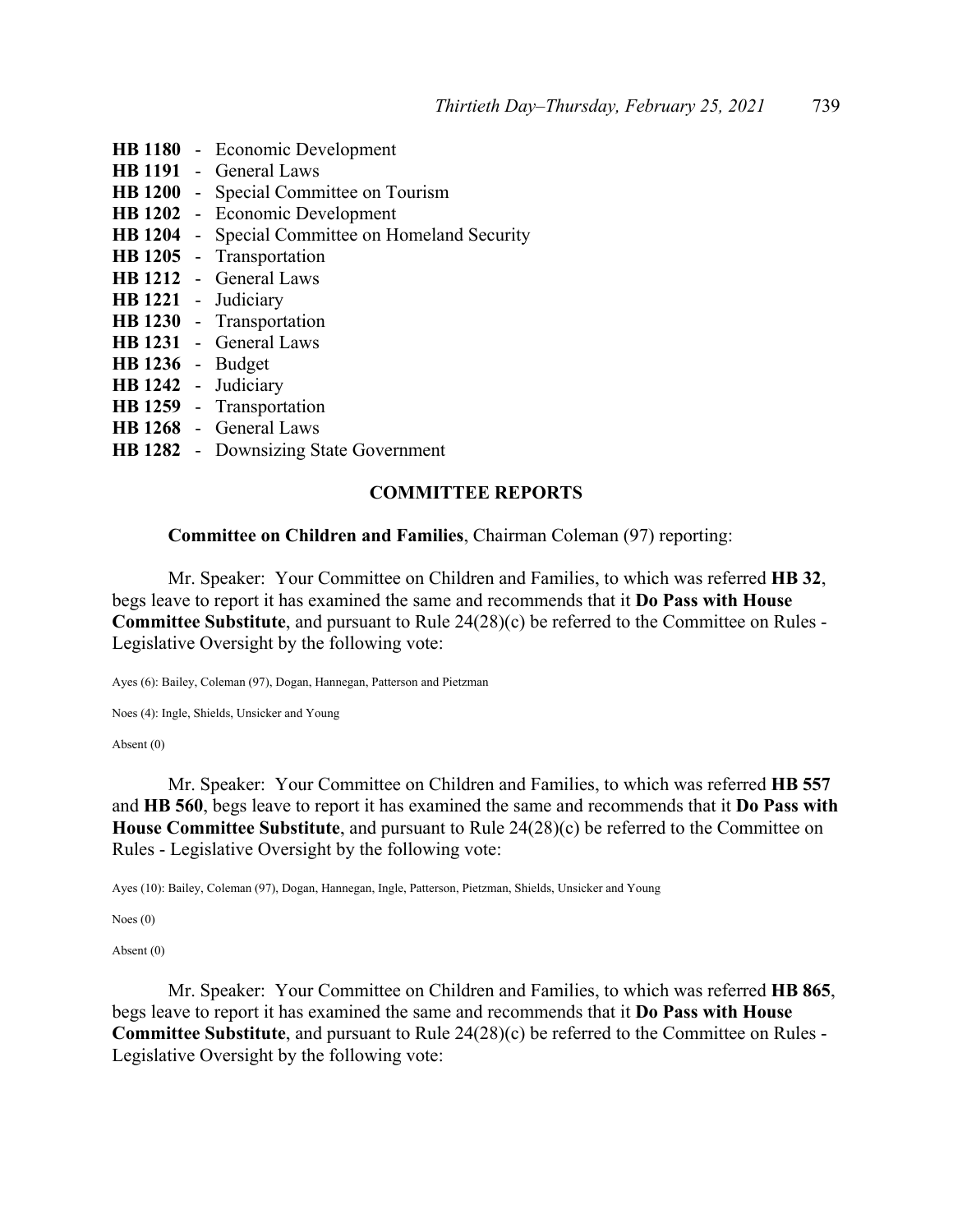Ayes (7): Dogan, Hannegan, Ingle, Patterson, Shields, Unsicker and Young

Noes (3): Bailey, Coleman (97) and Pietzman

Absent (0)

#### **Committee on Downsizing State Government**, Chairman Baker reporting:

 Mr. Speaker: Your Committee on Downsizing State Government, to which was referred **HRB 1**, begs leave to report it has examined the same and recommends that it **Do Pass with House Committee Substitute**, and pursuant to Rule 24(28)(b) be referred to the Committee on Rules - Administrative Oversight by the following vote:

Ayes (14): Bailey, Baker, Bangert, Gray, Lovasco, Owen, Perkins, Person, Railsback, Sander, Schnelting, Taylor (139), Unsicker and Van Schoiack

Noes (0)

Absent (0)

#### **Committee on Elections and Elected Officials**, Chairman Shaul reporting:

 Mr. Speaker: Your Committee on Elections and Elected Officials, to which was referred **HJR 42**, begs leave to report it has examined the same and recommends that it **Do Pass with House Committee Substitute**, and pursuant to Rule 24(28)(b) be referred to the Committee on Rules - Administrative Oversight by the following vote:

Ayes (8): Baringer, Coleman (32), McGaugh, Schwadron, Shaul, Simmons, Toalson Reisch and Windham

Noes (2): Adams and Stacy

Absent (0)

#### **Committee on Financial Institutions**, Chairman Francis reporting:

 Mr. Speaker: Your Committee on Financial Institutions, to which was referred **HB 928** and **HB 927**, begs leave to report it has examined the same and recommends that it **Do Pass with House Committee Substitute**, and pursuant to Rule 24(28)(b) be referred to the Committee on Rules - Administrative Oversight by the following vote:

Ayes (13): Adams, Billington, DeGroot, Francis, McGirl, O'Donnell, Owen, Railsback, Rowland, Sander, Shaul, Thompson and Trent

Noes (0)

Absent (2): Butz and Clemens

#### **Committee on Insurance**, Chairman Hill reporting:

 Mr. Speaker: Your Committee on Insurance, to which was referred **HB 391**, begs leave to report it has examined the same and recommends that it **Do Pass**, and pursuant to Rule 24(28)(c) be referred to the Committee on Rules - Legislative Oversight by the following vote: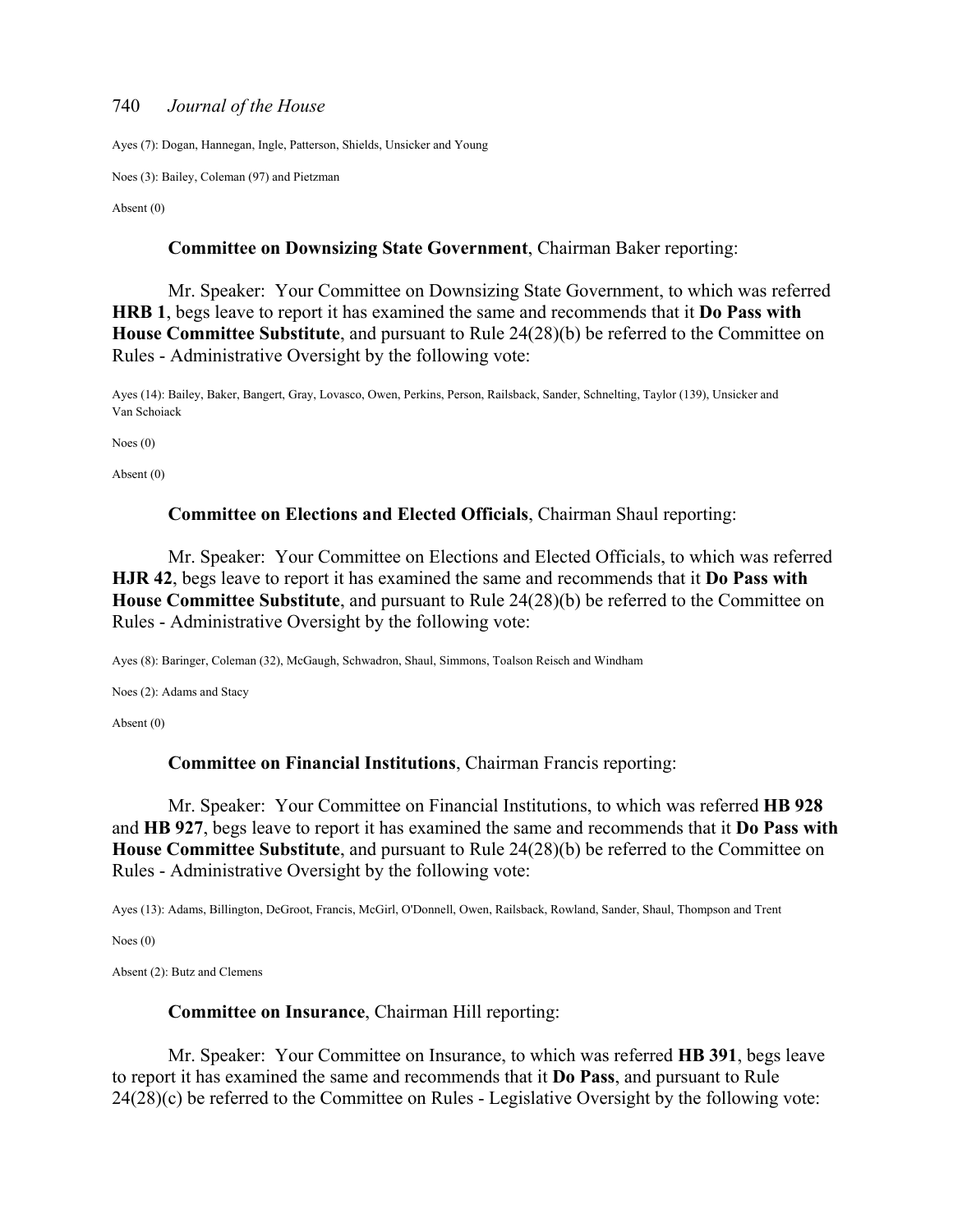Ayes (8): Atchison, Butz, Davidson, Ellebracht, Hill, Johnson, Porter and Tate

Noes (0)

Absent (5): Murphy, Pollock (123), Sauls, Simmons and West

 Mr. Speaker: Your Committee on Insurance, to which was referred **HB 604**, begs leave to report it has examined the same and recommends that it **Do Pass**, and pursuant to Rule 24(28)(c) be referred to the Committee on Rules - Legislative Oversight by the following vote:

Ayes (10): Atchison, Butz, Davidson, Ellebracht, Hill, Johnson, Pollock (123), Porter, Tate and West

Noes (0)

Absent (3): Murphy, Sauls and Simmons

#### **Committee on Judiciary**, Chairman Evans reporting:

 Mr. Speaker: Your Committee on Judiciary, to which was referred **HB 156**, begs leave to report it has examined the same and recommends that it **Do Pass with House Committee Substitute**, and pursuant to Rule 24(28)(b) be referred to the Committee on Rules - Administrative Oversight by the following vote:

Ayes (9): Anderson, Coleman (97), Davis, Ellebracht, Evans, Reedy, Sauls, Veit and Walsh (50)

Noes (1): Mackey

Absent (2): Schroer and Wiemann

 Mr. Speaker: Your Committee on Judiciary, to which was referred **HB 712**, begs leave to report it has examined the same and recommends that it **Do Pass with House Committee Substitute**, and pursuant to Rule 24(28)(b) be referred to the Committee on Rules - Administrative Oversight by the following vote:

Ayes (10): Anderson, Coleman (97), Davis, Ellebracht, Evans, Mackey, Reedy, Sauls, Veit and Walsh (50)

Noes (0)

Absent (2): Schroer and Wiemann

 Mr. Speaker: Your Committee on Judiciary, to which was referred **HB 820**, begs leave to report it has examined the same and recommends that it **Do Pass with House Committee Substitute**, and pursuant to Rule 24(28)(b) be referred to the Committee on Rules - Administrative Oversight by the following vote:

Ayes (10): Anderson, Coleman (97), Davis, Ellebracht, Evans, Mackey, Reedy, Sauls, Veit and Walsh (50)

Noes (0)

Absent (2): Schroer and Wiemann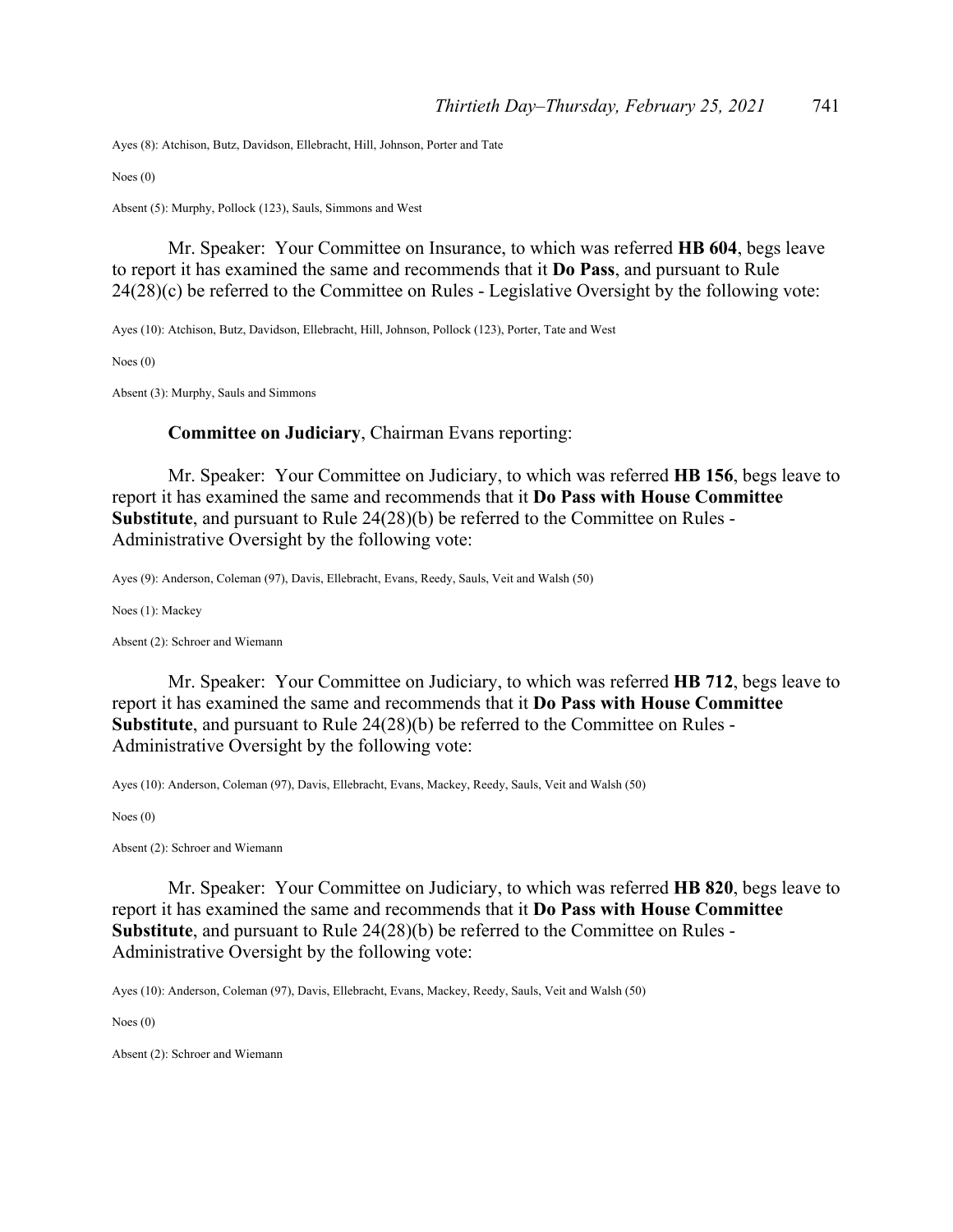**Committee on Local Government**, Chairman Hannegan reporting:

 Mr. Speaker: Your Committee on Local Government, to which was referred **HB 158**, begs leave to report it has examined the same and recommends that it **Do Pass**, and pursuant to Rule 24(28)(b) be referred to the Committee on Rules - Administrative Oversight by the following vote:

Ayes (10): Adams, Baringer, Burger, Falkner, Fishel, Hannegan, Perkins, Railsback, Walsh Moore (93) and West

Noes (0)

Absent (3): Gray, Hudson and Reedy

 Mr. Speaker: Your Committee on Local Government, to which was referred **HB 161**, begs leave to report it has examined the same and recommends that it **Do Pass**, and pursuant to Rule 24(28)(b) be referred to the Committee on Rules - Administrative Oversight by the following vote:

Ayes (11): Adams, Baringer, Burger, Falkner, Fishel, Hannegan, Hudson, Perkins, Railsback, Walsh Moore (93) and West

Noes (0)

Absent (2): Gray and Reedy

 Mr. Speaker: Your Committee on Local Government, to which was referred **HB 365**, begs leave to report it has examined the same and recommends that it **Do Pass**, and pursuant to Rule 24(28)(b) be referred to the Committee on Rules - Administrative Oversight by the following vote:

Ayes (8): Adams, Baringer, Falkner, Hannegan, Hudson, Perkins, Reedy and Walsh Moore (93)

Noes (5): Burger, Fishel, Gray, Railsback and West

Absent (0)

#### **Committee on Rural Community Development**, Chairman Pollitt (52) reporting:

 Mr. Speaker: Your Committee on Rural Community Development, to which was referred **HB 369**, begs leave to report it has examined the same and recommends that it **Do Pass with House Committee Substitute**, and pursuant to Rule 24(28)(c) be referred to the Committee on Rules - Legislative Oversight by the following vote:

Ayes (14): Appelbaum, Bosley, Buchheit-Courtway, Copeland, Haffner, Hovis, Kalberloh, Lewis (25), Lewis (6), Morse, Pollitt (52), Reedy, Sharpe (4) and Stephens (128)

Noes (0)

Absent (2): Burton and Turnbaugh

 Mr. Speaker: Your Committee on Rural Community Development, to which was referred **HB 944**, begs leave to report it has examined the same and recommends that it **Do Pass with House Committee Substitute**, and pursuant to Rule 24(28)(c) be referred to the Committee on Rules - Legislative Oversight by the following vote: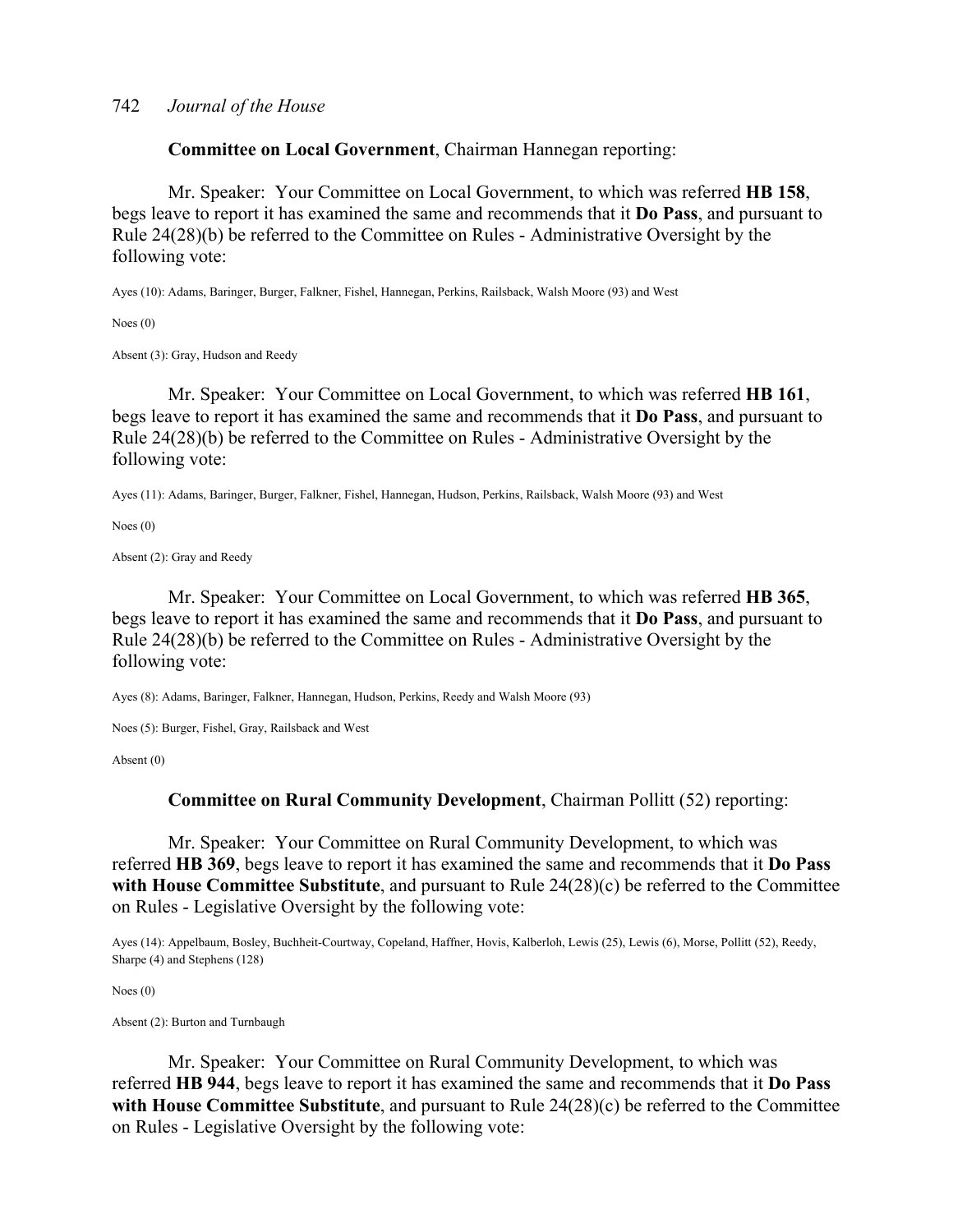Ayes (15): Appelbaum, Bosley, Buchheit-Courtway, Burton, Copeland, Haffner, Hovis, Kalberloh, Lewis (25), Lewis (6), Morse, Pollitt (52), Reedy, Sharpe (4) and Stephens (128)

Noes (0)

Absent (1): Turnbaugh

#### **Special Committee on Tourism**, Chairman Hudson reporting:

 Mr. Speaker: Your Special Committee on Tourism, to which was referred **HB 847**, begs leave to report it has examined the same and recommends that it **Do Pass**, and pursuant to Rule 24(28)(a) be referred to the Committee on Rules - Legislative Oversight by the following vote:

Ayes (8): Barnes, Burnett, Hudson, Pike, Riggs, Sassmann, Smith (155) and Weber

Noes (2): Seitz and Thomas

Absent (0)

 Mr. Speaker: Your Special Committee on Tourism, to which was referred **HB 993**, begs leave to report it has examined the same and recommends that it **Do Pass**, and pursuant to Rule 24(28)(a) be referred to the Committee on Rules - Legislative Oversight by the following vote:

Ayes (8): Barnes, Burnett, Hudson, Pike, Riggs, Sassmann, Smith (155) and Weber

Noes (2): Seitz and Thomas

Absent (0)

 Mr. Speaker: Your Special Committee on Tourism, to which was referred **HB 1070**, begs leave to report it has examined the same and recommends that it **Do Pass**, and pursuant to Rule 24(28)(a) be referred to the Committee on Rules - Legislative Oversight by the following vote:

Ayes (10): Barnes, Burnett, Hudson, Pike, Riggs, Sassmann, Seitz, Smith (155), Thomas and Weber

Noes (0)

Absent (0)

#### **Committee on Transportation**, Chairman Ruth reporting:

 Mr. Speaker: Your Committee on Transportation, to which was referred **HB 100**, begs leave to report it has examined the same and recommends that it **Do Pass - Consent**, and pursuant to Rule 24(5) be referred to the Committee on Consent and House Procedure by the following vote:

Ayes (13): Bangert, Bromley, Buchheit-Courtway, Burger, Busick, Butz, Griesheimer, Mosley, Porter, Pouche, Ruth, Smith (67) and Taylor (48)

Noes (0)

Absent (1): Hurlbert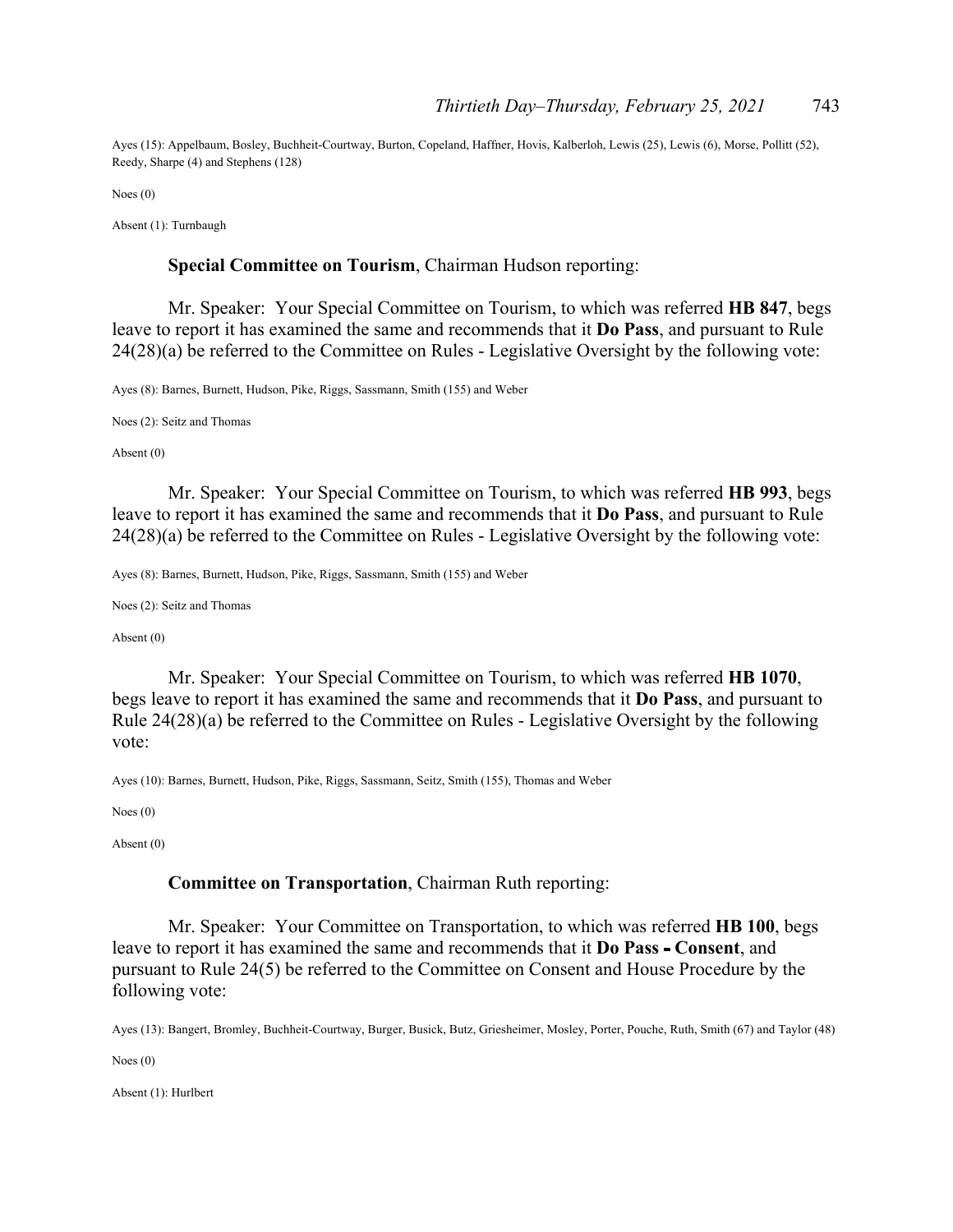Mr. Speaker: Your Committee on Transportation, to which was referred **HB 708**, begs leave to report it has examined the same and recommends that it **Do Pass**, and pursuant to Rule 24(28)(c) be referred to the Committee on Rules - Legislative Oversight by the following vote:

Ayes (13): Bangert, Bromley, Buchheit-Courtway, Burger, Busick, Butz, Griesheimer, Mosley, Porter, Pouche, Ruth, Smith (67) and Taylor (48)

Noes (0)

Absent (1): Hurlbert

 Mr. Speaker: Your Committee on Transportation, to which was referred **HB 829**, begs leave to report it has examined the same and recommends that it **Do Pass with House Committee Substitute**, and pursuant to Rule 24(28)(c) be referred to the Committee on Rules - Legislative Oversight by the following vote:

Ayes (13): Bangert, Bromley, Buchheit-Courtway, Burger, Busick, Butz, Griesheimer, Mosley, Porter, Pouche, Ruth, Smith (67) and Taylor (48)

Noes (0)

Absent (1): Hurlbert

 Mr. Speaker: Your Committee on Transportation, to which was referred **HB 996**, begs leave to report it has examined the same and recommends that it **Do Pass**, and pursuant to Rule 24(28)(c) be referred to the Committee on Rules - Legislative Oversight by the following vote:

Ayes (13): Bangert, Bromley, Buchheit-Courtway, Burger, Busick, Butz, Griesheimer, Mosley, Porter, Pouche, Ruth, Smith (67) and Taylor (48)

Noes (0)

Absent (1): Hurlbert

#### **Committee on Ways and Means**, Chairman Wallingford reporting:

 Mr. Speaker: Your Committee on Ways and Means, to which was referred **HB 948**, begs leave to report it has examined the same and recommends that it **Do Pass**, and pursuant to Rule 24(28)(b) be referred to the Committee on Rules - Administrative Oversight by the following vote:

Ayes (8): Coleman (32), Eggleston, Gunby, Mayhew, McGirl, Riggs, Roden and Weber

Noes (0)

Absent (3): Bland Manlove, Lovasco and Wallingford

#### **Committee on Rules - Administrative Oversight, Chairman Eggleston reporting:**

 Mr. Speaker: Your Committee on Rules - Administrative Oversight, to which was referred **HCS HCRs 4 & 5**, begs leave to report it has examined the same and recommends that it **Do Pass** by the following vote:

Ayes (12): Dogan, Eggleston, Fitzwater, Gregory (96), Hudson, Ingle, Mackey, McDaniel, McGaugh, Patterson, Phifer and Ruth

Noes (0)

Absent (1): Bosley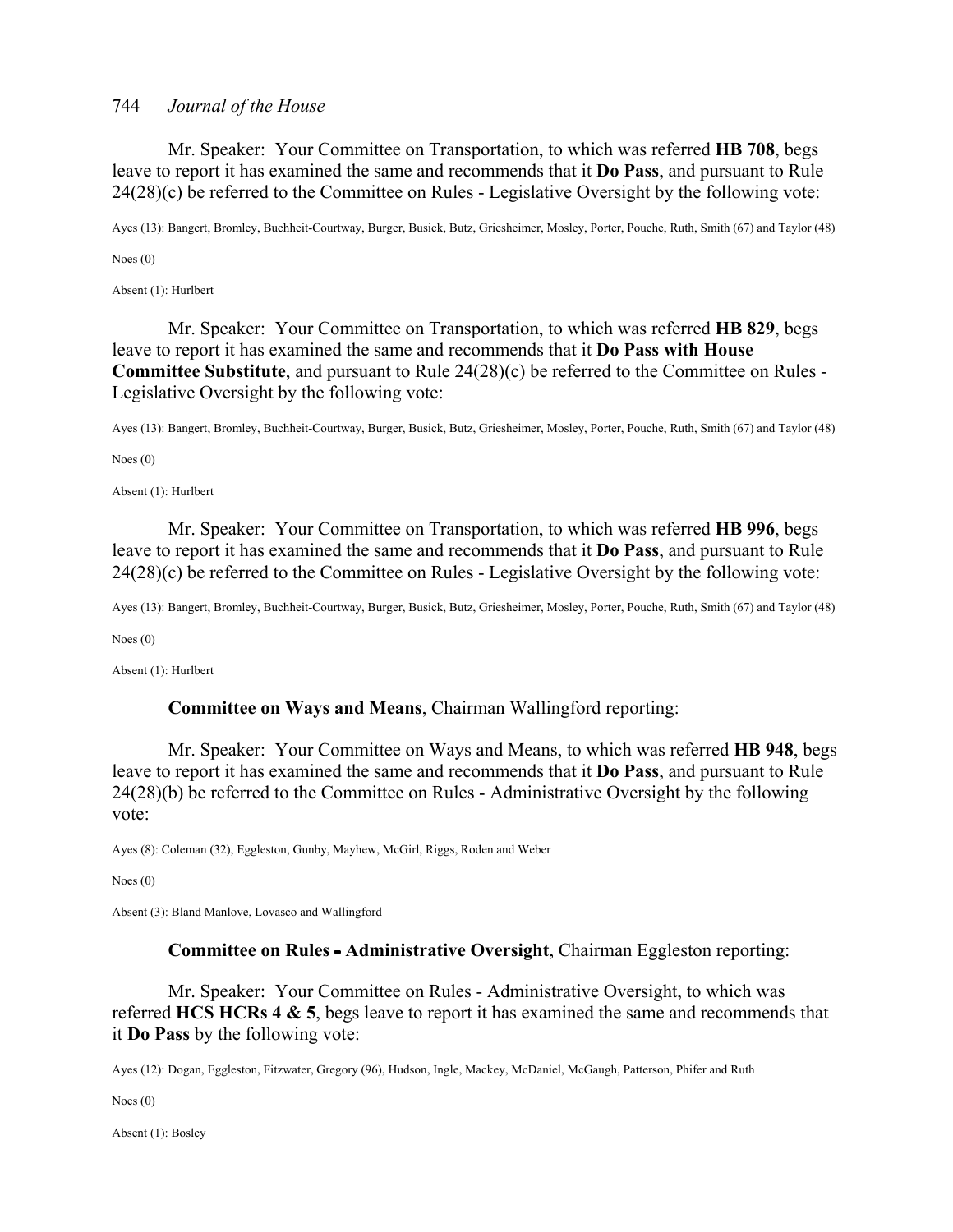Mr. Speaker: Your Committee on Rules - Administrative Oversight, to which was referred **HCS HJRs 20, 2, 9 & 27**, begs leave to report it has examined the same and recommends that it **Do Pass** by the following vote:

Ayes (9): Dogan, Eggleston, Fitzwater, Gregory (96), Hudson, McDaniel, McGaugh, Patterson and Ruth

Noes (3): Ingle, Mackey and Phifer

Absent (1): Bosley

 Mr. Speaker: Your Committee on Rules - Administrative Oversight, to which was referred **HCS HJR 22**, begs leave to report it has examined the same and recommends that it **Do Pass** by the following vote:

Ayes (9): Dogan, Eggleston, Fitzwater, Gregory (96), Hudson, McDaniel, McGaugh, Patterson and Ruth

Noes (3): Ingle, Mackey and Phifer

Absent (1): Bosley

 Mr. Speaker: Your Committee on Rules - Administrative Oversight, to which was referred **HB 295**, begs leave to report it has examined the same and recommends that it **Do Pass** by the following vote:

Ayes (12): Dogan, Eggleston, Fitzwater, Gregory (96), Hudson, Ingle, Mackey, McDaniel, McGaugh, Patterson, Phifer and Ruth

Noes (0)

Absent (1): Bosley

 Mr. Speaker: Your Committee on Rules - Administrative Oversight, to which was referred **HB 333**, begs leave to report it has examined the same and recommends that it **Do Pass** by the following vote:

Ayes (9): Dogan, Eggleston, Fitzwater, Gregory (96), Hudson, McDaniel, McGaugh, Patterson and Ruth

Noes (3): Ingle, Mackey and Phifer

Absent (1): Bosley

 Mr. Speaker: Your Committee on Rules - Administrative Oversight, to which was referred **HCS HB 529**, begs leave to report it has examined the same and recommends that it **Do Pass** by the following vote:

Ayes (11): Bosley, Eggleston, Fitzwater, Gregory (96), Ingle, Mackey, McDaniel, McGaugh, Patterson, Phifer and Ruth

Noes (2): Dogan and Hudson

Absent (0)

 Mr. Speaker: Your Committee on Rules - Administrative Oversight, to which was referred **HCS HB 589**, begs leave to report it has examined the same and recommends that it **Do Pass** by the following vote: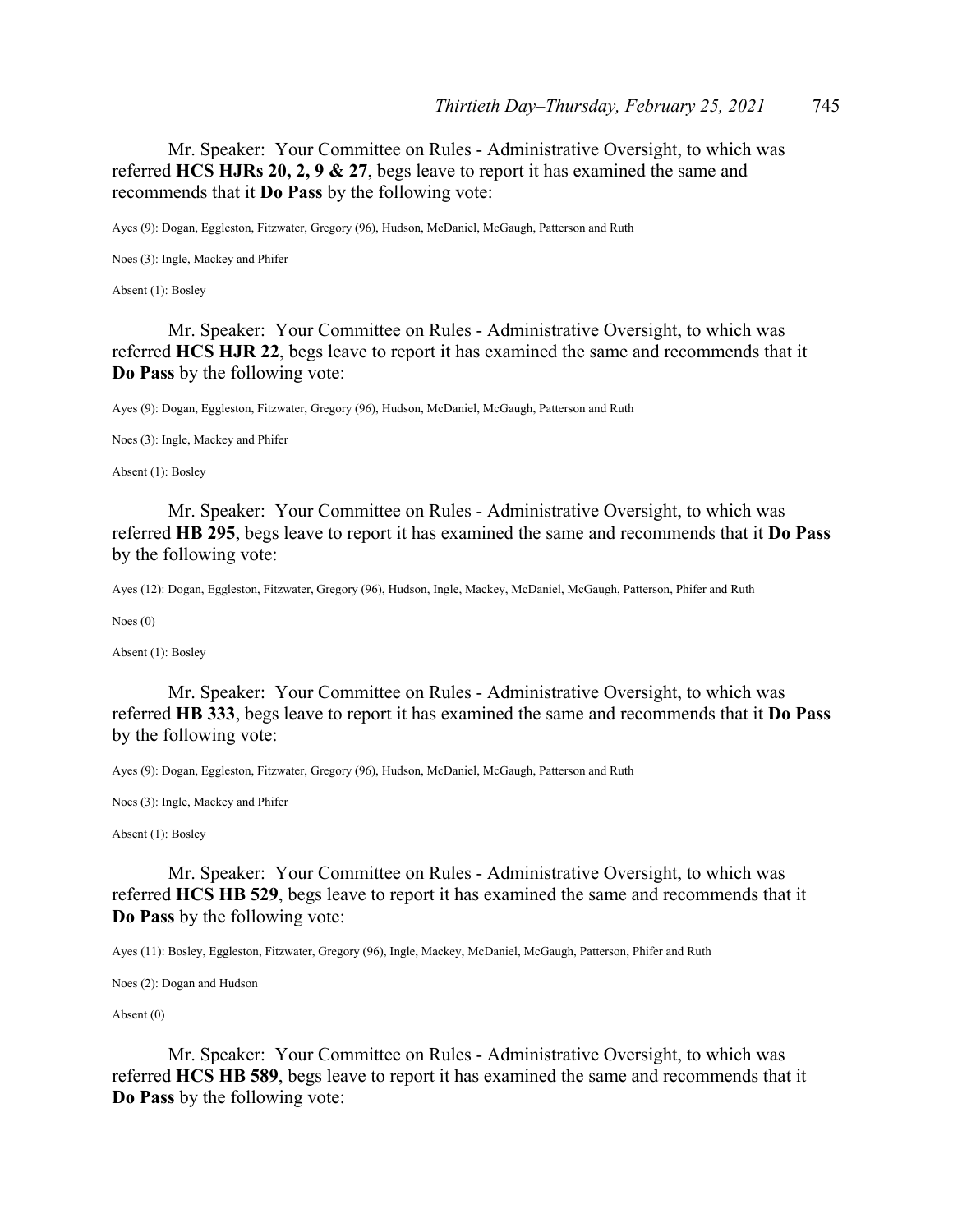Ayes (9): Dogan, Eggleston, Fitzwater, Gregory (96), Hudson, McDaniel, McGaugh, Patterson and Ruth

Noes (4): Bosley, Ingle, Mackey and Phifer

Absent (0)

#### **Committee on Rules Legislative Oversight**, Chairman Christofanelli reporting:

 Mr. Speaker: Your Committee on Rules - Legislative Oversight, to which was referred **HB 75**, begs leave to report it has examined the same and recommends that it **Do Pass** by the following vote:

Ayes (5): Bailey, Christofanelli, Haffner, Kelly (141) and Richey

Noes (2): Aune and Rogers

Present (1): Proudie

Absent (3): Basye, Griesheimer and Hill

 Mr. Speaker: Your Committee on Rules - Legislative Oversight, to which was referred **HB 387**, begs leave to report it has examined the same and recommends that it **Do Pass** by the following vote:

Ayes (7): Aune, Bailey, Christofanelli, Haffner, Kelly (141), Richey and Rogers

Noes (0)

Present (1): Proudie

Absent (3): Basye, Griesheimer and Hill

 Mr. Speaker: Your Committee on Rules - Legislative Oversight, to which was referred **HB 432**, begs leave to report it has examined the same and recommends that it **Do Pass** by the following vote:

Ayes (7): Aune, Bailey, Christofanelli, Haffner, Kelly (141), Richey and Rogers

Noes (0)

Present (1): Proudie

Absent (3): Basye, Griesheimer and Hill

 Mr. Speaker: Your Committee on Rules - Legislative Oversight, to which was referred **HCS HB 577**, begs leave to report it has examined the same and recommends that it **Do Pass** by the following vote:

Ayes (5): Bailey, Christofanelli, Haffner, Kelly (141) and Richey

Noes (3): Aune, Proudie and Rogers

Absent (3): Basye, Griesheimer and Hill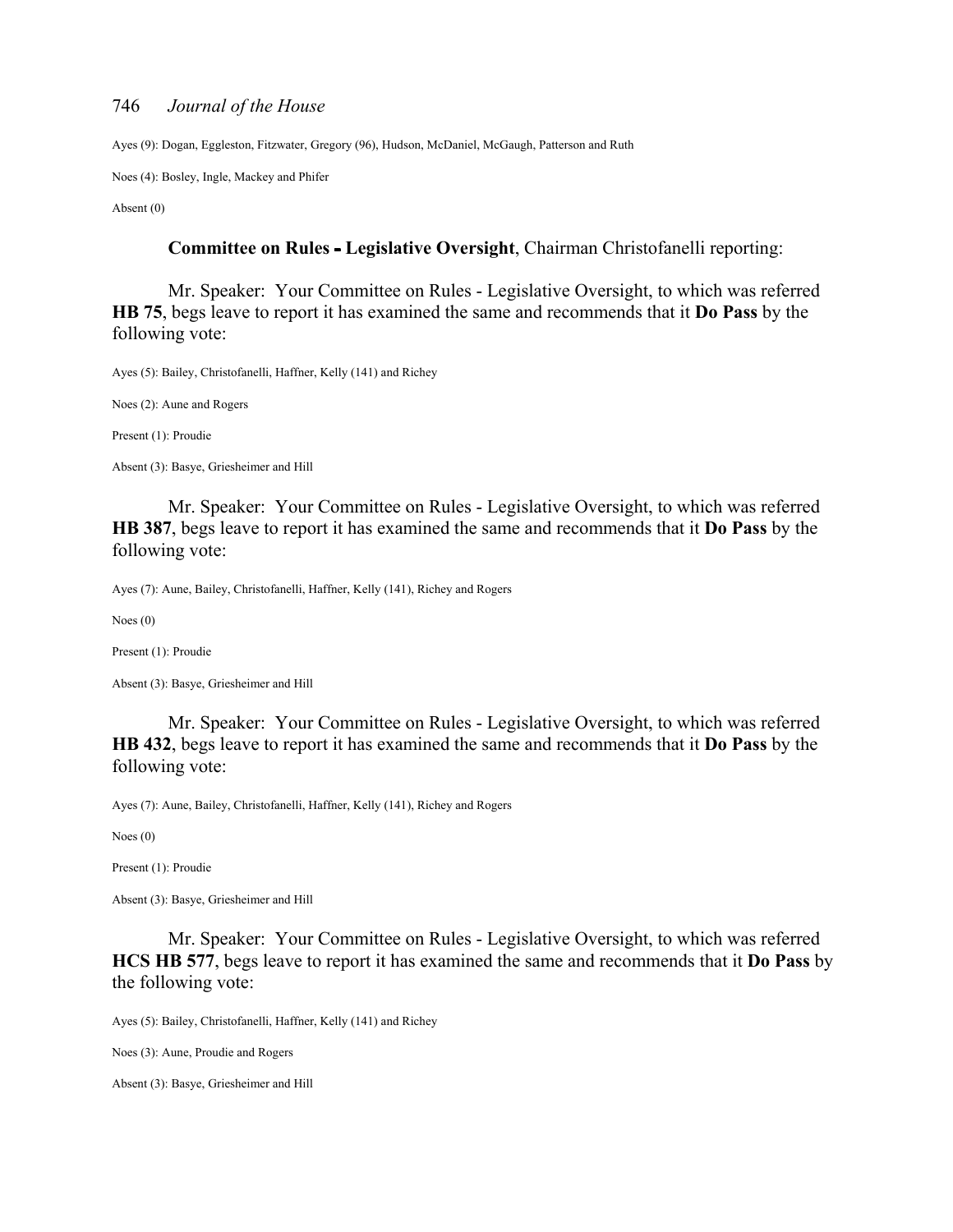#### **MESSAGES FROM THE SENATE**

 Mr. Speaker: I am instructed by the Senate to inform the House of Representatives that the Senate has taken up and passed **SS#2 SB 26** entitled:

 An act to repeal sections 67.030, 84.400, 557.045, and 574.085, RSMo, and to enact in lieu thereof seven new sections relating to public safety, with penalty provisions.

In which the concurrence of the House is respectfully requested.

Read the first time.

## **COMMITTEE APPOINTMENTS**

February 25, 2021

Ms. Dana Rademan Miller Chief Clerk Missouri House of Representatives State Capitol, Room 310 Jefferson City, MO 65101

Dear Ms. Miller:

I hereby appoint Representative Yolanda Young to serve on the Children's Trust Fund Board.

If you have any questions, please feel free to contact my office.

Sincerely,

/s/ Rob Vescovo Speaker of the House

February 25, 2021

 $\overline{\phantom{a}}$  , where  $\overline{\phantom{a}}$ 

Ms. Dana Rademan Miller Chief Clerk Missouri House of Representatives State Capitol, Room 310 Jefferson City, MO 65101

Dear Ms. Miller:

I hereby appoint the following to serve on the Missouri Health Facilities Review Committee.

 Representative Ben Baker Representative Steve Butz

If you have any questions, please feel free to contact my office.

Sincerely,

/s/ Rob Vescovo Speaker of the House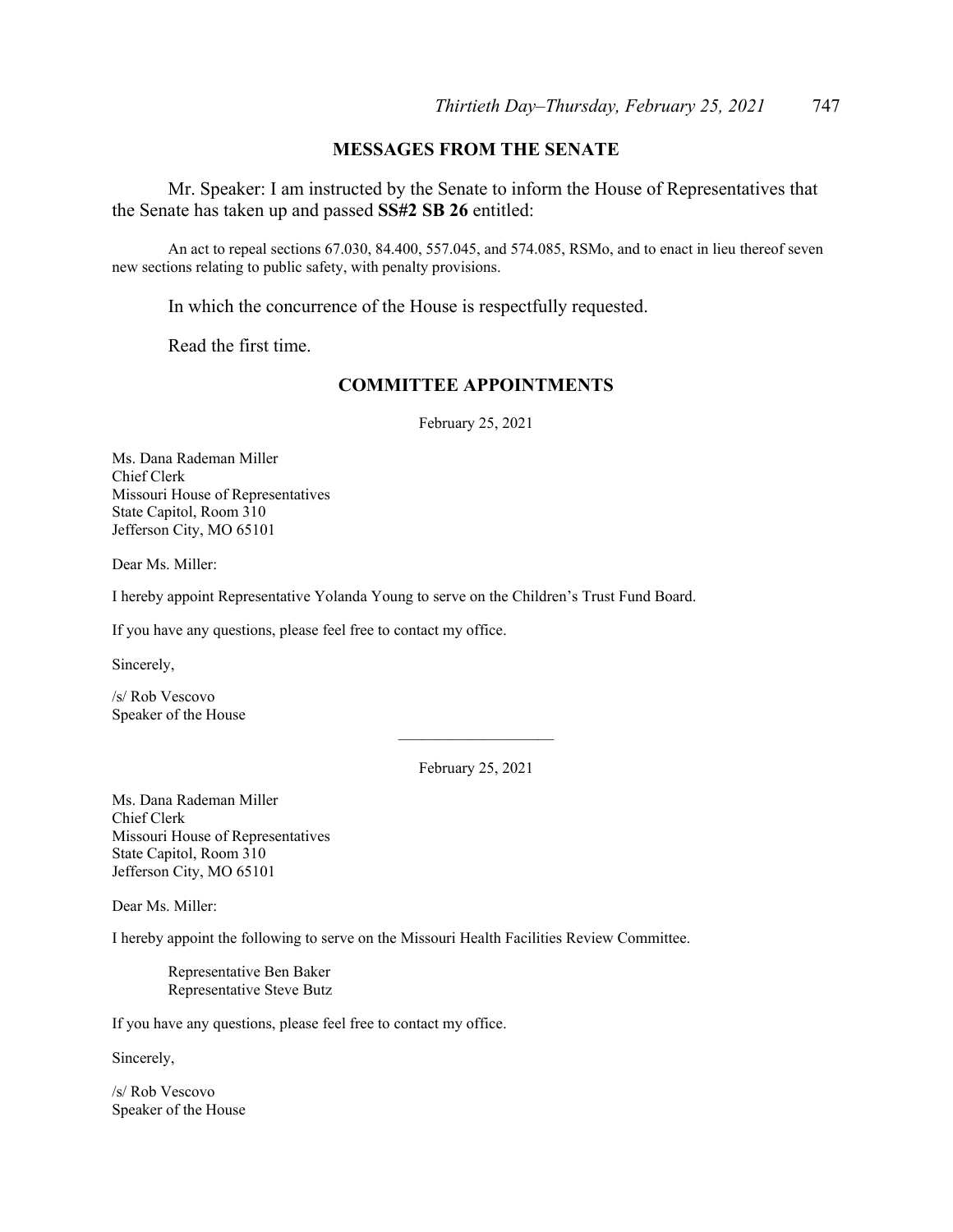# **ADJOURNMENT**

 On motion of Representative Plocher, the House adjourned until 4:00 p.m, Monday, March 1, 2021.

# **COMMITTEE HEARINGS**

# AGRICULTURE POLICY

Tuesday, March 2, 2021, 8:00 AM, House Hearing Room 1. Public hearing will be held: HB 693, HB 1125 Executive session will be held: HB 440, HB 508, HB 638 Executive session may be held on any matter referred to the committee.

# CONSENT AND HOUSE PROCEDURE

Tuesday, March 2, 2021, 12:00 PM or upon adjournment (whichever is later), House Hearing Room 7. Executive session will be held: HB 262, HB 296, HB 763, HB 100 Executive session may be held on any matter referred to the committee. Adding HB 100.

AMENDED

# CONSERVATION AND NATURAL RESOURCES

Monday, March 1, 2021, 5:00 PM or upon adjournment (whichever is later), House Hearing Room 5. Public hearing will be held: HB 525, HCR 26, HB 446 Executive session will be held: HJR 55 Executive session may be held on any matter referred to the committee. Removed HJR 38 and added HJR 55. AMENDED

CRIME PREVENTION

Monday, March 1, 2021, 12:00 PM, House Hearing Room 5. Public hearing will be held: HB 1088, HB 313 Executive session will be held: HB 427, HB 700, HB 998, HB 876 Executive session may be held on any matter referred to the committee. Added HB 876. AMENDED

# ELECTIONS AND ELECTED OFFICIALS

Wednesday, March 3, 2021, 12:00 PM or upon adjournment (whichever is later), House Hearing Room 6. Public hearing will be held: HB 1065, HB 842, HB 738 Executive session may be held on any matter referred to the committee.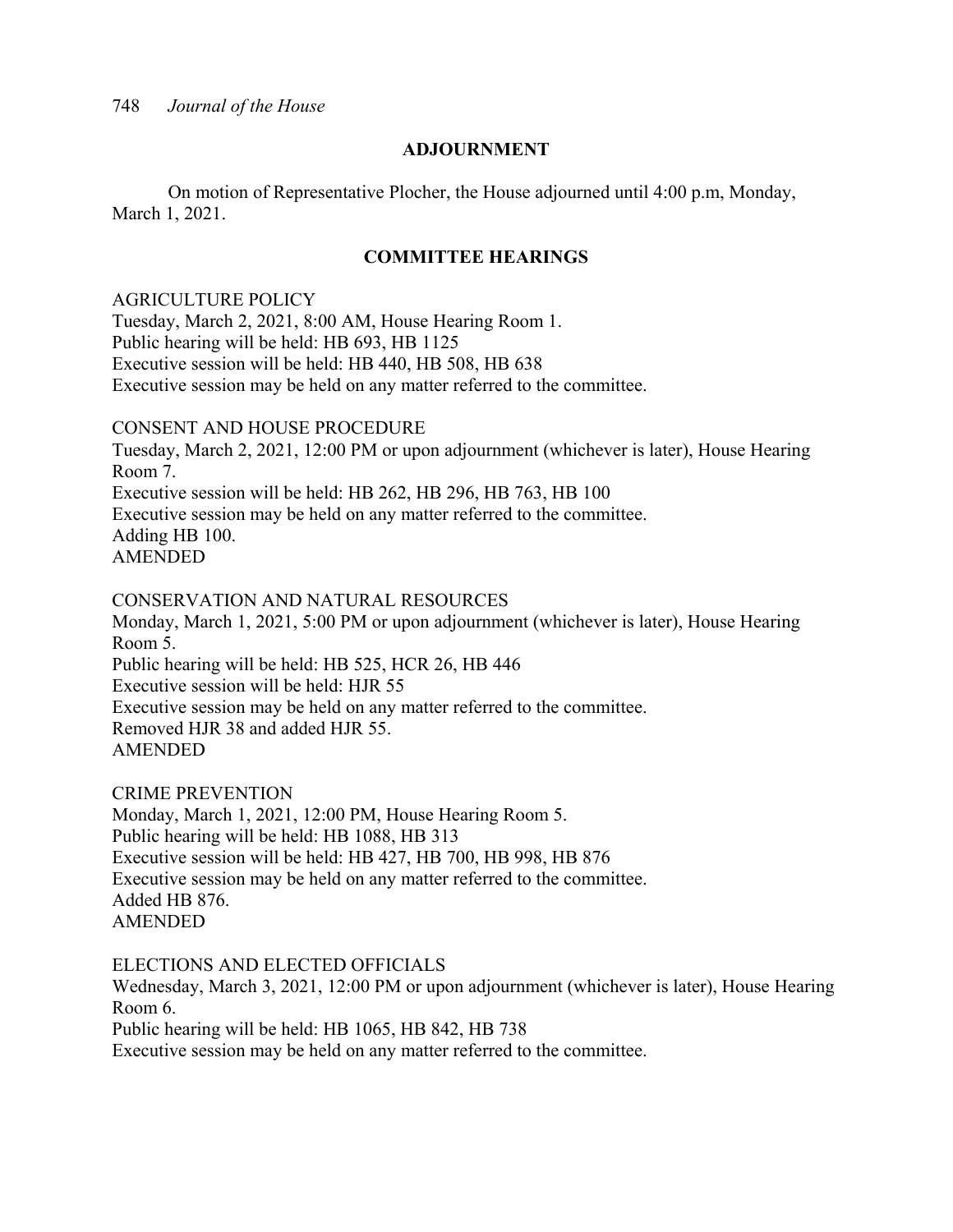ELEMENTARY AND SECONDARY EDUCATION

Tuesday, March 2, 2021, 8:00 AM, House Hearing Room 7. Public hearing will be held: HB 1071, HB 320, HB 494, HB 541 Executive session will be held: HB 164, HB 229, HB 253, HB 754, HB 1133, HJR 47 Executive session may be held on any matter referred to the committee.

EMERGING ISSUES

Monday, March 1, 2021, 1:00 PM, Joint Hearing Room (117). Executive session may be held on any matter referred to the committee.

EMERGING ISSUES

Wednesday, March 3, 2021, 4:30 PM or upon adjournment (whichever is later), House Hearing Room 3.Public hearing will be held: HJR 53 Executive session may be held on any matter referred to the committee.

GENERAL LAWS

Monday, March 1, 2021, 5:00 PM or upon adjournment (whichever is later), House Hearing Room 1. Public hearing will be held: HB 86, HB 238, HB 507, HCR 17, HB 473, HB 217, HB 795, HB 722, HB 99, HB 633 Executive session may be held on any matter referred to the committee. Added HB 633. AMENDED

HEALTH AND MENTAL HEALTH POLICY Monday, March 1, 2021, 12:00 PM, House Hearing Room 7. Public hearing will be held: HCR 31, HB 1053, HB 640, HB 449 Executive session will be held: HCR 31, HB 1053, HB 640, HB 449, HB 404, HB 819, HB 834 Executive session may be held on any matter referred to the committee.

HIGHER EDUCATION

Monday, March 1, 2021, 12:00 PM, House Hearing Room 6. Public hearing will be held: HB 233 Executive session will be held: HB 856, HB 908, HCR 29 Executive session may be held on any matter referred to the committee.

#### RULES - LEGISLATIVE OVERSIGHT

Monday, March 1, 2021, upon adjournment, House Hearing Room 4. Executive session will be held: HCS HJRs 23 & 38, HB 151, HB 201, HB 202, HCS HB 306, HB 380, HCS HB 384, HCS HB 733, HCS HB 782, HB 894, HCS HB 896 Executive session may be held on any matter referred to the committee.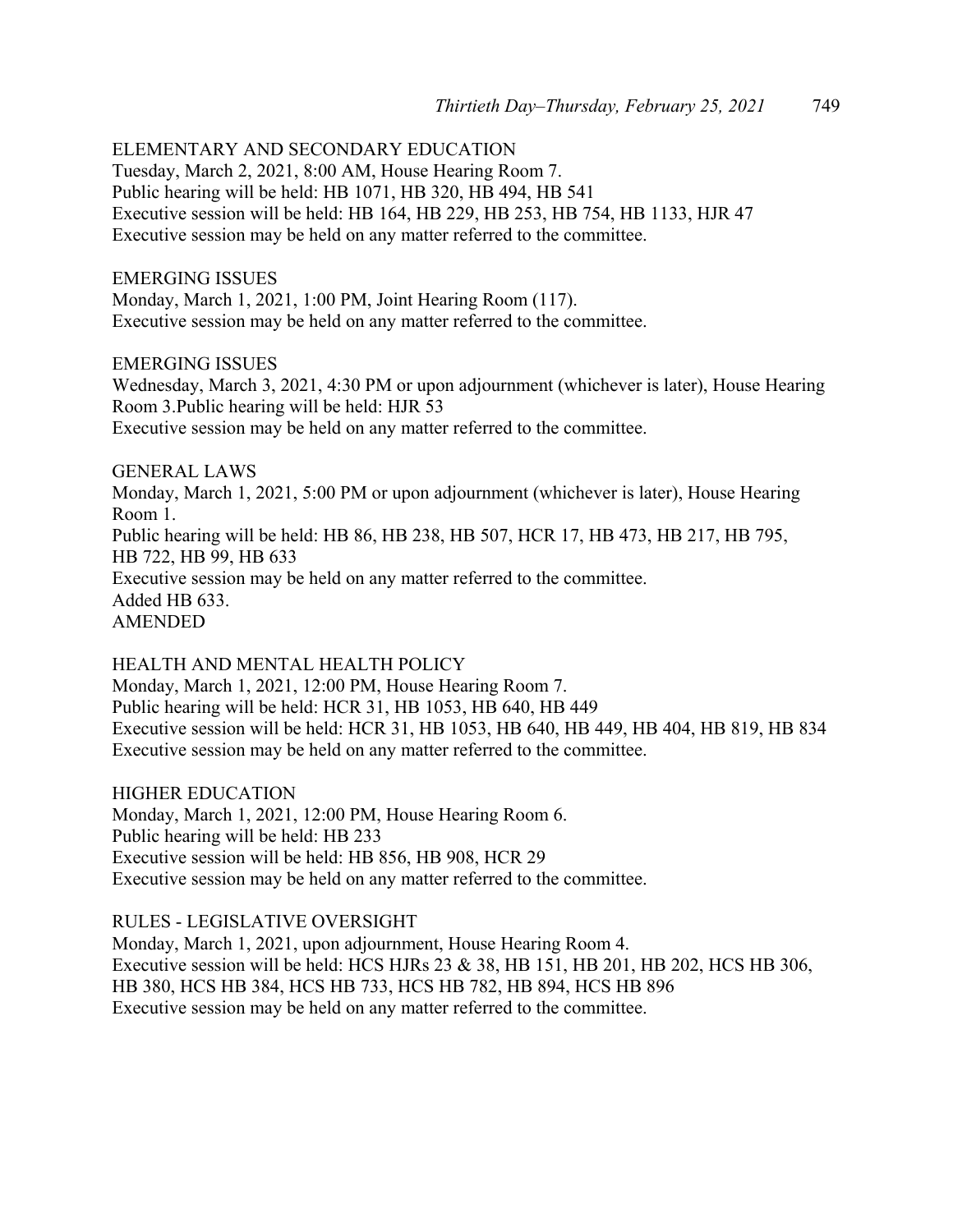SPECIAL COMMITTEE ON GOVERNMENT ACCOUNTABILITY Monday, March 1, 2021, 5:00 PM or upon adjournment (whichever is later), House Hearing Room 7. Public hearing will be held: HB 1030 Executive session may be held on any matter referred to the committee.

# SPECIAL COMMITTEE ON GOVERNMENT OVERSIGHT

Tuesday, March 2, 2021, 2:00 PM, House Hearing Room 3.

Public hearing will be held: HB 1074

Executive session will be held: HB 995

Executive session may be held on any matter referred to the committee.

# SPECIAL COMMITTEE ON LITIGATION REFORM

Tuesday, March 2, 2021, 12:00 PM or upon adjournment (whichever is later), House Hearing Room 6. Public hearing will be held: HB 195, HB 343, HB 347

Executive session will be held: HB 148, HB 363, HB 385

Executive session may be held on any matter referred to the committee.

SPECIAL COMMITTEE ON URBAN ISSUES

Monday, March 1, 2021, 5:00 PM or upon adjournment (whichever is later), House Hearing Room 6.

Executive session will be held: HB 420, HB 1066

Executive session may be held on any matter referred to the committee.

SUBCOMMITTEE ON APPROPRIATIONS - AGRICULTURE, CONSERVATION, NATURAL RESOURCES, AND ECONOMIC DEVELOPMENT Thursday, March 4, 2021, 8:15 AM, House Hearing Room 3. Executive session may be held on any matter referred to the committee. Appropriation Subcommittee Markup. No public testimony will be taken at this hearing.

SUBCOMMITTEE ON APPROPRIATIONS - EDUCATION Wednesday, March 3, 2021, 8:15 AM, Joint Hearing Room (117). Executive session may be held on any matter referred to the committee. Appropriation Subcommittee Markup. No public testimony will be taken at this hearing.

SUBCOMMITTEE ON APPROPRIATIONS - GENERAL ADMINISTRATION Wednesday, March 3, 2021, 8:15 AM, House Hearing Room 3. Executive session may be held on any matter referred to the committee. Appropriation Subcommittee Markup. No public testimony will be taken at this hearing.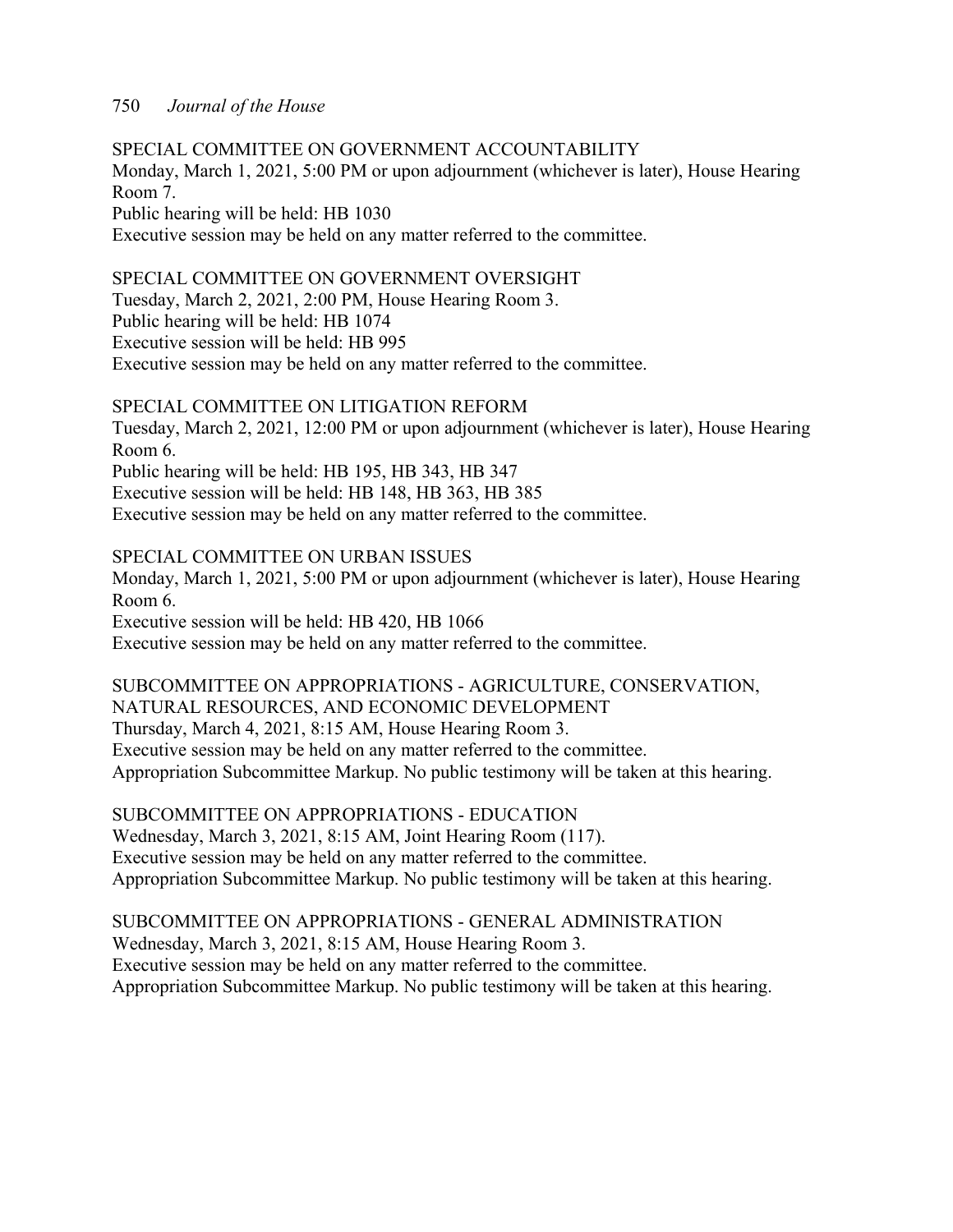# SUBCOMMITTEE ON APPROPRIATIONS - HEALTH, MENTAL HEALTH, AND SOCIAL **SERVICES**

Wednesday, March 3, 2021, 12:00 PM or upon adjournment (whichever is later), House Hearing Room 3.

Executive session may be held on any matter referred to the committee.

Appropriation Subcommittee Markup. No public testimony will be taken at this hearing.

# SUBCOMMITTEE ON APPROPRIATIONS - PUBLIC SAFETY, CORRECTIONS, TRANSPORTATION AND REVENUE

Monday, March 1, 2021, 1:00 PM, House Hearing Room 3.

Executive session may be held on any matter referred to the committee.

Appropriation Subcommittee Markup. No public testimony will be taken at this hearing.

# UTILITIES

Wednesday, March 3, 2021, 8:00 AM, House Hearing Room 6. Public hearing will be held: HB 397 Executive session will be held: HB 892 Executive session may be held on any matter referred to the committee.

# VETERANS

Tuesday, March 2, 2021, 4:30 PM or upon adjournment (whichever is later), House Hearing Room 5.

Public hearing will be held: HB 390

Executive session will be held: HB 298, HB 167

Executive session may be held on any matter referred to the committee.

Presentation by Marco Stanich, Tim Truesdale and Chris Smith of OmniLife VR, a local Missouri company with a global reach that serves Veterans with Cutting Edge Virtual Reality Therapy.

WORKFORCE DEVELOPMENT Monday, March 1, 2021, 12:00 PM, House Hearing Room 1. Executive session will be held: HB 353, HB 769 Executive session may be held on any matter referred to the committee.

*Please note additional procedures will be in place due to the COVID-19 pandemic: All entrants to the capitol building may be required to submit to screening questions and physical screening. Members of the public must enter the building using the south entrance. Public seating in committees will be socially distanced and therefore limited. Committee hearings will be streamed live. Links may be found online at https://www.house.mo.gov.*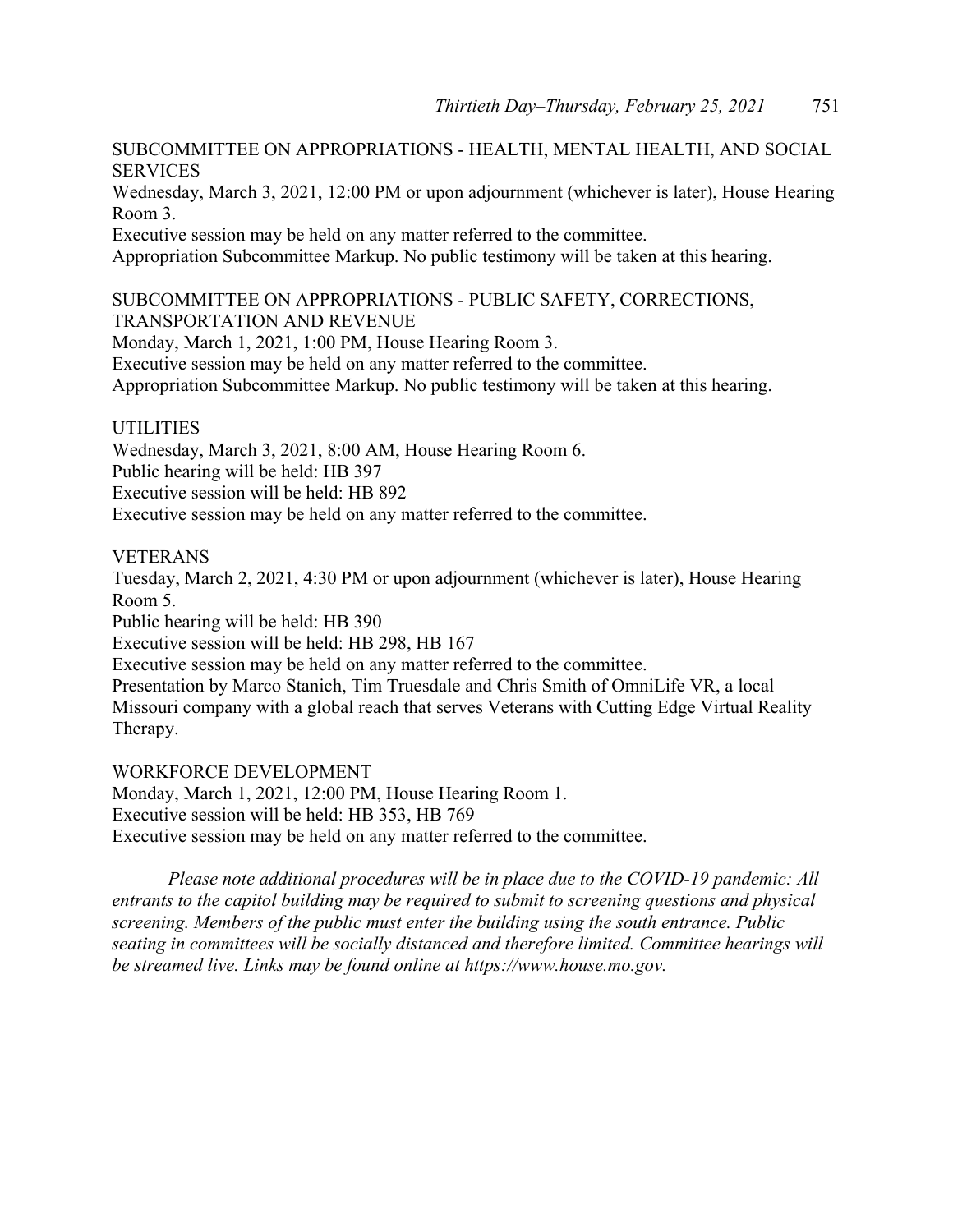# **HOUSE CALENDAR**

#### THIRTY-FIRST DAY, MONDAY, MARCH 1, 2021

#### **HOUSE BILLS FOR SECOND READING**

HB 1318 through HB 1356

## **HOUSE BILLS FOR PERFECTION**

HCS HBs 1083, 1085, 1050, 1035, 1036, 873 & 1097 - Eggleston HB 63 - Pike HB 52 - Schnelting HCS HB 357 - Baker HB 533 - Knight HB 554 - Eggleston HB 578 - Bromley

## **HOUSE BILLS FOR PERFECTION - INFORMAL**

HB 513, (Legislative Review 2/24/21) - Smith (155) HB 152, (Legislative Review 2/24/21) - Rone HB 474 - Trent HCS HB 942 - Haffner HCS HB 784 - Roberts HCS HB 785 - Hicks

# **HOUSE BILLS FOR PERFECTION - CONSENT**

(02/25/2021)

HCS HB 228 - Basye HB 273 - Hannegan HB 687 - Riley HB 585 - Houx HB 76 - Murphy

# **HOUSE BILLS FOR THIRD READING**

HCS HB 548 - Hovis HB 139 - Hudson HB 670 - Houx

## **HOUSE BILLS FOR THIRD READING INFORMAL**

HB 657 - Trent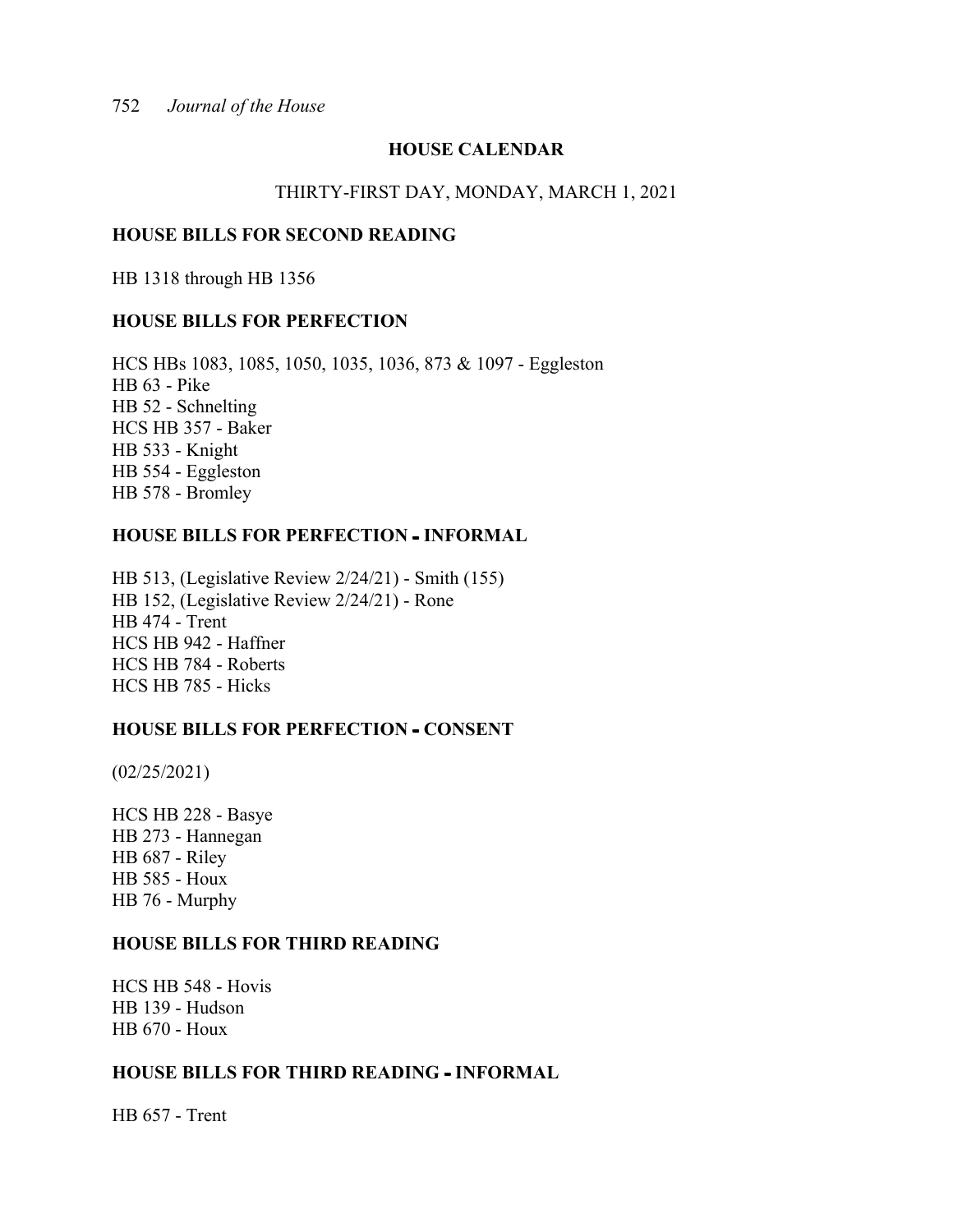#### **SENATE BILLS FOR SECOND READING**

SS#2 SB 26

# **ACTIONS PURSUANT TO ARTICLE IV, SECTION 27**

HCS HB 2001 - Smith (163) CCS SCS HS HCS HB 2002 - Smith (163) CCS SCS HS HCS HB 2003 - Smith (163) CCS SCS HS HCS HB 2004 - Smith (163) CCS SCS HS HCS HB 2005 - Smith (163) CCS SS SCS HS HCS HB 2006 - Smith (163) CCS SCS HS HCS HB 2007 - Smith (163) CCS SCS HS HCS HB 2008 - Smith (163) CCS SCS HS HCS HB 2009 - Smith (163) CCS SCS HS HCS HB 2010 - Smith (163) CCS SCS HS HCS HB 2011 - Smith (163) CCS SCS HS HCS HB 2012 - Smith (163) SCS HCS HB 2013 - Smith (163) HCS HB 2017 - Smith (163) HCS HB 2018 - Smith (163) HCS HB 2019 - Smith (163) HCS HB 14, (2020, 2nd Extra) - Smith (163)